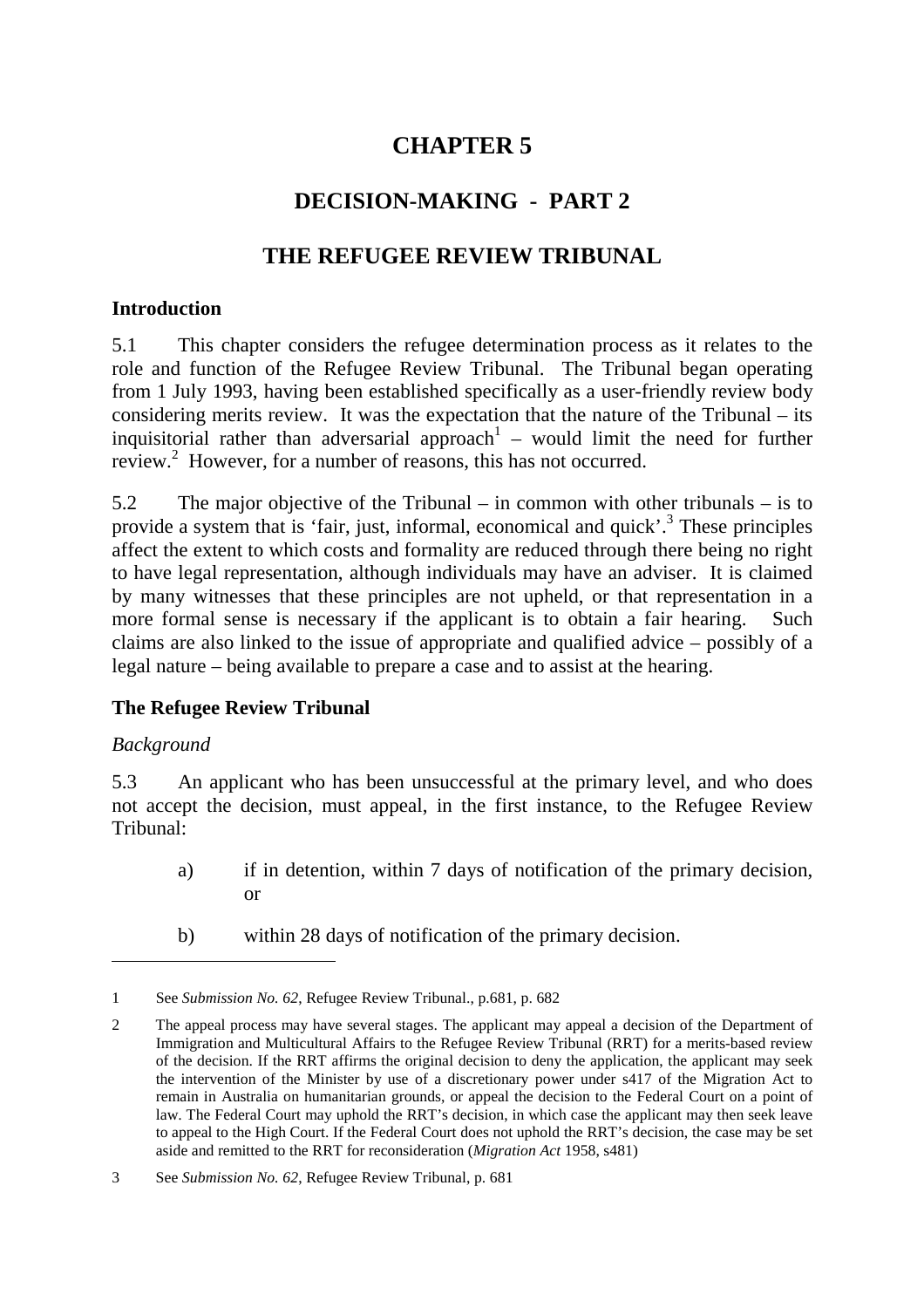Fees

144

5.4 An application for review by the RRT attracts a fee of \$1,000 payable within 7 days of the day that notice of the RRTs' decision is taken to have been received by the applicant. The fee is not payable if the primary decision is set aside and a new decision substituted by the RRT. If the Federal Court remits a case back to the RRT, the applicant is not required to pay a further fee.

5.5 The RRT may make a decision favourable to the applicant based on a 'review of the papers'. The RRT will review the DIMA case file and any statement by the Secretary of the Department in relation to the case, material provided with the application and any statutory declarations made by the application in relation to the matter under review, and any additional information sought by the RRT.

5.6 A detainee invited to provide additional information to the RRT, other than for the purposes of an interview, pursuant to s424B(2), has 7 days notification of the invitation to provide the information (if information is to be provided from a place in Australia) or 28 days after the date of notification (if information is to be provided from a place outside of Australia).<sup>4</sup> An applicant who is not in detention has 14 days to provide additional information, other than for an interview, after notification (if information is to be provided from a place in Australia) or 28 days after notification (if information is to be provided from a place outside Australia).

5.7 The RRT may extend the period within which the applicant must provide additional information or comment on information, to 28 days for information to be provided from within Australia and to 70 days for information to be provided from outside Australia, from the date of notification.

5.8 If an applicant declines to provide additional information or to comment on information provided by the RRT to the applicant pursuant to s424 of the Migration Act, the RRT may make a decision on the review without taking further action to obtain the applicant's view on the information or to obtain additional information from the applicant.

5.9 If the RRT's decision would not be a favourable one for the applicant based on a 'review of the papers', the applicant must be invited to appear before the RRT, unless the applicant consents to the RRT deciding the review without the applicant appearing.

5.10 A detainee who is invited to appear before the RRT is given 7 days notice, and an applicant, who is not a detainee, is given 14 days notice to appear before the RRT. The applicant must also be advised that, within 7 days of notification of the invitation to appear before the RRT, he or she may request in writing that the RRT

<sup>4</sup> *Migration Regulations* 1994, Regs 4.35-4.35B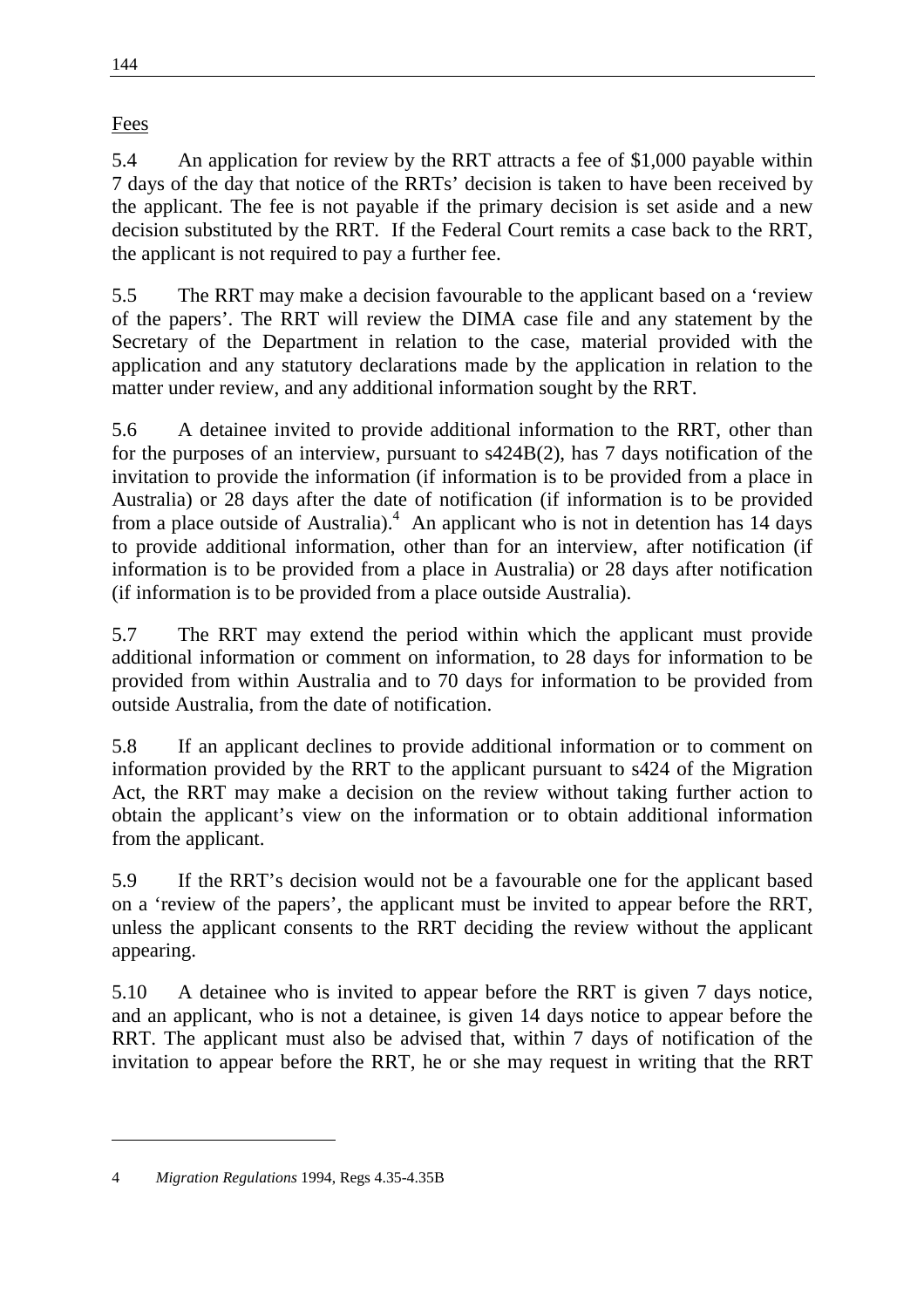take oral evidence from a person or persons.<sup>5</sup> However, the RRT is not required to obtain evidence from the named person(s).

5.11 If the applicant declines an invitation to appear before the RRT pursuant to s425 of the Migration Act, the RRT may make a decision on the review without taking further action to enable the applicant to appear before it. However, the RRT may reschedule the interview date to enable the applicant to appear before it.

5.12 The RRT may request the applicant to provide additional information or comment on information at an interview. A detainee must provide the information or make comments within 14 days of notification. An applicant who is not a detainee must provide the information or make comments within 28 days of notification.

5.13 The RRT may extend the period within which the applicant must provide additional information or comment on information at an interview to 28 days of the applicant receiving notification of the extension.

5.14 The RRT may take oral evidence from an applicant in person, by telephone, closed-circuit television or any other means of communication.<sup>6</sup> The hearings are private.

5.15 The RRT prepares a written statement of its decision on the review including the reasons for the decision, findings on any material questions of fact, and references to the evidence or other information on which the findings of fact were based.<sup>8</sup>

# *Appeal to the Federal Court*

5.16 Where the RRT affirms the primary decision, the applicant may lodge an appeal, only on points of law, with the Federal Court within 28 days of notification of the RRT's decision. The Federal Court may make a decision in relation to an error in law<sup>9</sup> made by the RRT. The Federal Court may affirm, set aside or vary the decision made by the RRT or remit the application to the RRT for further consideration.<sup>10</sup> Decisions of the Federal Court can be appealed in the first instance to the full bench of the Federal Court and subsequently to the High Court.

5.17 The judicial review process is examined in detail in Chapter 6.

<sup>5</sup> *Migration Act 1958*, s 426

<sup>6</sup> *Migration Act 1958*, s.429A

<sup>7</sup> *Migration Act 1958*, s429

<sup>8</sup> *Migration Act 1958*, s430

<sup>9</sup> However, as is noted in Chapter 6, the Federal Court has often considered issues which are deemed not to be errors of law, in relation to refugee cases

<sup>10</sup> *Migration Act 1958*, s481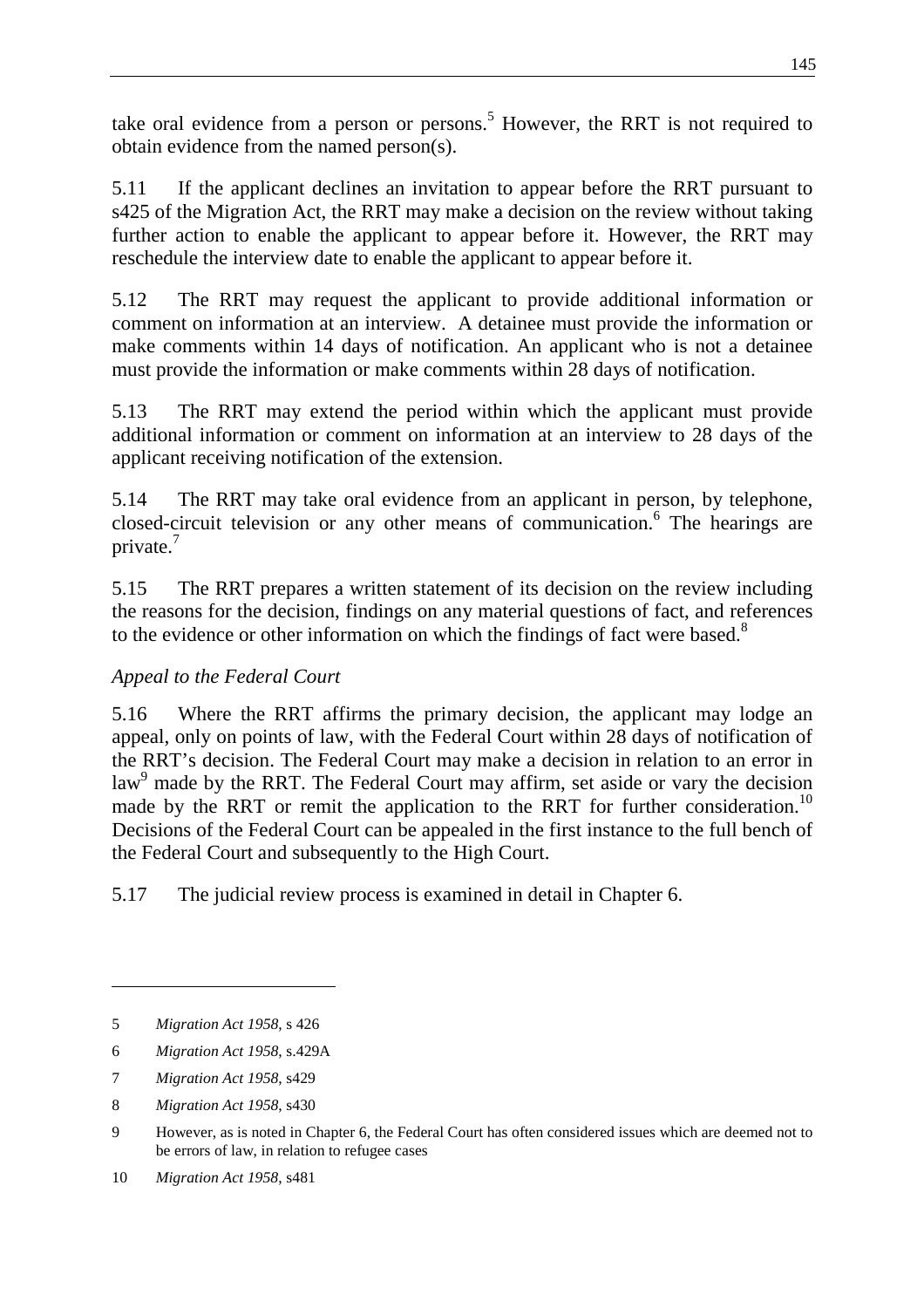# *Ministerial discretionary power to grant visa on humanitarian grounds*

5.18 An applicant may also apply for the Minister to exercise his or her discretionary powers under s417 of the Migration Act to substitute a more favourable decision. The Minister has issued guidelines on the factors to be taken into account when deciding whether or not to exercise his or her discretionary power and grant an appropriate visa to the applicant on humanitarian grounds.

5.19 The ministerial discretionary power under s417 of the Migration Act is examined below at Chapter 8.

# **The Issues**

5.20 Concerns raised with the Committee about the appeal stage of the current onshore refugee determination process, include:

- the structure and operation of the Refugee Review Tribunal including the adequacy of the inquisitorial approach of the RRT; the training and qualifications of Members; the manner in which interviews are conducted, including the use of credibility issues by RRT members to challenge applications; the manner in which country information is used by Members; the alleged bias of some RRT Members; and the use of single-member panels;
- the independence of the RRT from DIMA, with particular regard to the secondment of DIMA officers to the RRT;
- the role of the RRT with respect to the exercise of ministerial discretion;
- access to and assistance for judicial review of RRT decisions at the Federal Court; and
- concerns with the exercise of the ministerial discretion under s417 of the Migration Act.

5.21 Concerns about access to and the operation of the judicial review process and the exercise of ministerial discretionary powers are discussed in Chapters 6 and 8 of this report. The issue of legal and other assistance has been considered in Chapter 3.

# *The structure and nature of the Refugee Review Tribunal*

# Inquisitorial vs adversarial approach

5.22 The Department of Immigration and Multicultural Affairs advised that '[w]hen establishing the RRT the aim was to retain the best elements of the earlier systems, such as the non-adversarial nature of the proceedings'.<sup>11</sup>

5.23 The then Acting Principal Member of the RRT stated that some of the criticism of the RRT 'revolves around the fact that people have been educated into an

<sup>11</sup> *Submission No. 69*, Department of Immigration and Multicultural Affairs, p. 828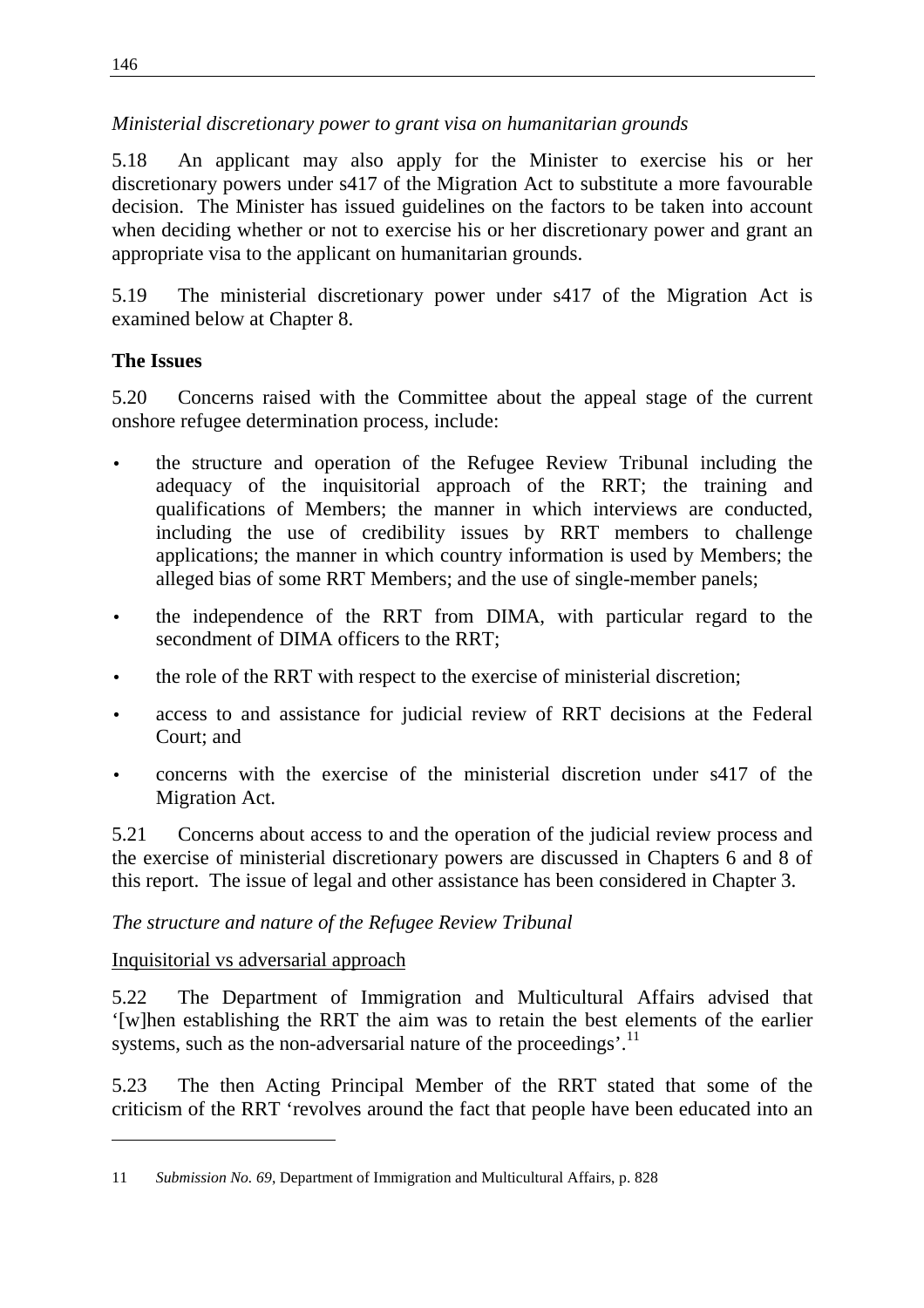adversarial system, particularly if they have come from a legal background and the inquisitorial system is different': $12$ 

In an adversarial system, as I understand it, the fact finder has a largely passive role. The collection and the presentation of the evidence is the responsibility of the parties. Hearings are usually public, unless there are exceptional circumstances. There are strict rules of evidence and procedure which apply to ensure fairness, and the hearing is very much the focus of proceedings. That is summarising greatly but they seem to me to be the key features of the adversarial process that we normally see in the courts.

In the inquisitorial system that parliament decided in 1993 we should operate under, the key features are that the decision maker has primary control of and responsibility for the gathering of evidence. There are no parties to the proceedings in the traditional sense. Under section 425 of the act, the RRT is required to invite an applicant to appear to give evidence and to present arguments, but there is no provision, or equivalent provision, requiring or permitting the presence of departmental representatives at the hearing. In other words, in the traditional sense, there is only one party present.<sup>13</sup>

5.24 The Committee was advised that some of the reasons for providing a nonadversarial approach to refugee determination cases in the RRT include the need to deal with:

- a high volume jurisdiction, with applicants most likely in the first instance to be unrepresented;
- applicants who come from a non-English speaking background;
- applicants who have suffered torture or other trauma; and
- applicants with limited financial resources.<sup>14</sup>

5.25 The inquisitorial approach required the Tribunal member to be more proactive and thorough, to elicit information from the applicant and others, and to obtain information on the relevant country or countries where the applicant claimed the 'refugee-producing' events had occurred.

5.26 That this was the proposed role of the RRT was confirmed by a representative of the ALRC:

They are more explicit in their investigative function largely because they restrict or constrain the role of parties or lawyers in the process. They probably do not have many more investigatory powers than the AAT, but

<sup>12</sup> *Transcript of evidence*, Refugee Review Tribunal, p. 59

<sup>13</sup> *Transcript of evidence*, Refugee Review Tribunal, p. 59

<sup>14</sup> *Transcript of evidence*, Refugee Review Tribunal, p. 59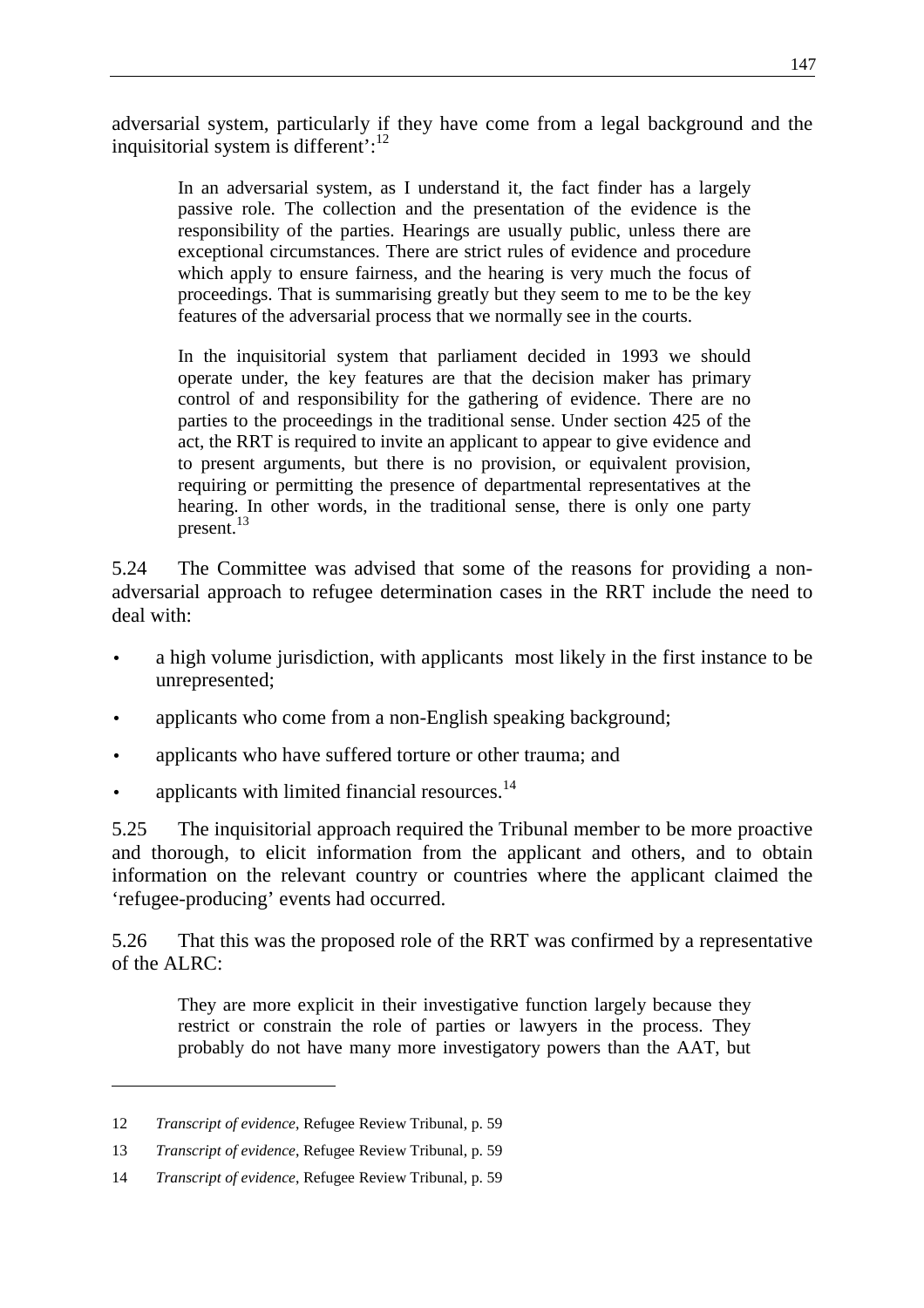the parties before them have fewer rights in terms of presenting a case in the way that proceedings are normally presented in our legal system. To that extent, the member or some ancillary related case officers are necessarily going to have to undertake additional research because you do not have the assumption that the party will be able to present their case fully and finally and nor that they will have the assistance of a lawyer.<sup>15</sup>

5.27 As a consequence, applicants were not required to use legally qualified advisers, an important consideration given the financial state of most applicants.

If it was an adversarial system, they would have to engage legal assistance to argue their case for them. There would be a departmental lawyer arguing against their case so they would have to have someone in court to assist them and they would have to pay for it. If they did not have the money they would have to represent themselves and would be confronted with somebody who would have that legal expertise and who would, I would have thought, have some advantage over them.<sup>16</sup>

5.28 However, this witness acknowledged that he had no experience with adversarial systems, and was unable to compare the advantages and disadvantages of inquisitorial versus adversarial tribunals from personal experience.<sup>17</sup>

5.29 Concern about the inquisitorial approach and possible adverse decisions based on credibility were alluded to by another witness who stated that '[i]ssues of credibility, when determined by an inquisitorial RRT, need to be properly and thoroughly addressed':<sup>18</sup>

The issue of inquisitorial tribunals is very new in Australia. We are a common law jurisdiction; we are not a civil law jurisdiction where inquisitorial tribunals are much more common. It is a learning process for many people.

I do think that there is an inadequate teaching process for people in terms of administering an inquisitorial system with the safeguards in it that have developed over hundreds of years in the system that has otherwise been the adversarial system which has been working through our court systems.<sup>19</sup>

5.30 A number of other witnesses also advised that there were concerns that the RRT was not truly inquisitorial, and therefore could disadvantage applicants. Generally, there was a belief that there were insufficient funds for real investigations and insufficiently trained members. It was also considered that the Tribunal would

<sup>15</sup> *Transcript of evidence*, Australian Law Reform Commission, p. 506

<sup>16</sup> *Transcript of evidence*, Refugee Review Tribunal, p 77

<sup>17</sup> *Transcript of evidence*, Refugee Review Tribunal, p 78

<sup>18</sup> *Transcript of evidence*, Law Council of Australia, p. 174

<sup>19</sup> *Transcript of evidence*, Law Council of Australia, p. 180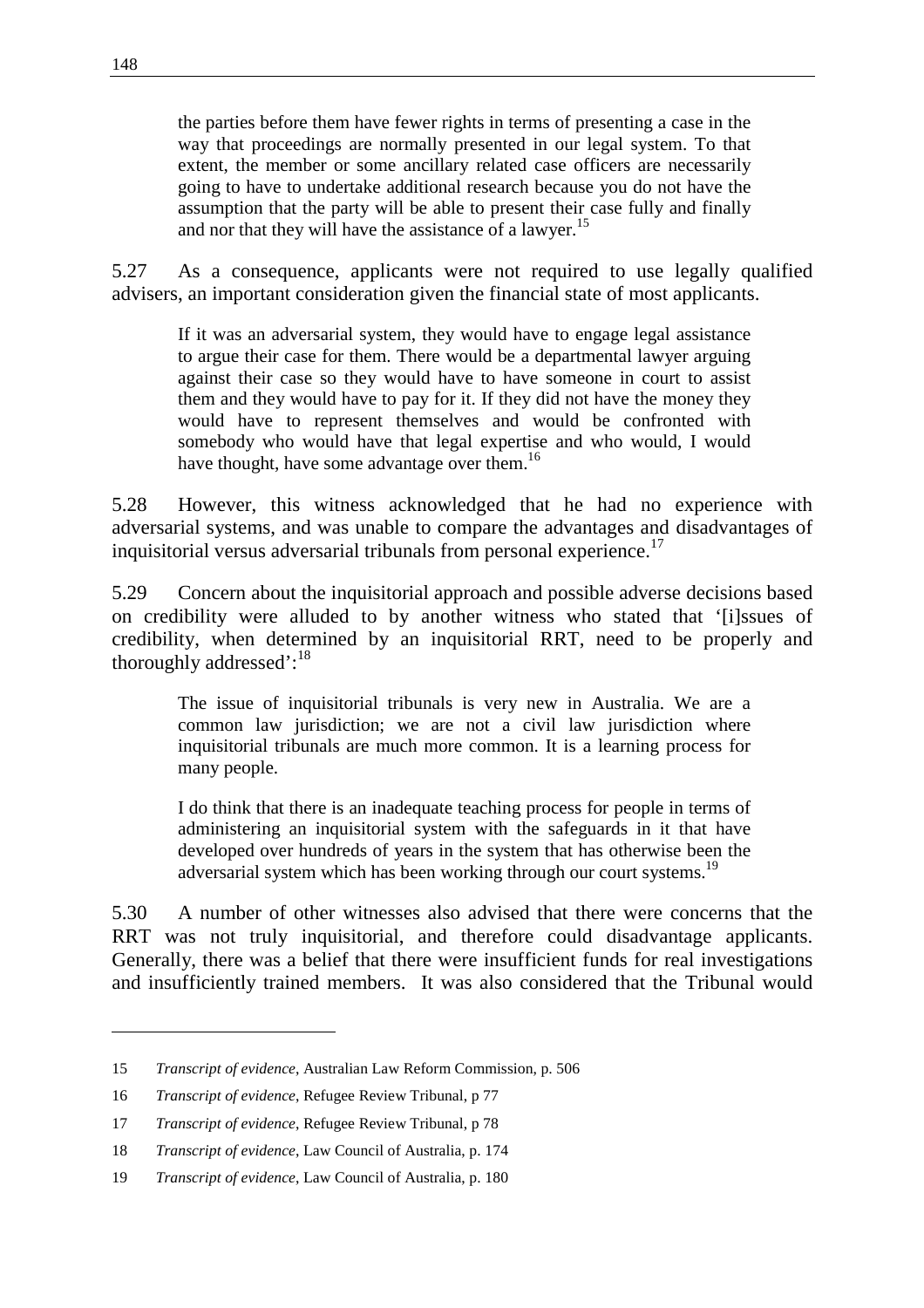benefit from having 'an advocate or counsel to assist'.<sup>20</sup> This would more truly reflect the approach of European inquisitorial processes.

5.31 It was noted too that there were other pressures placed on the Tribunal from the courts, and that these appeared to demand more while at the same time seeking to ensure that the Tribunal did not go too far.

there are contradictory expectations of how this tribunal should operate. What model should it adopt? One has to start from the basis that whatever model is adopted is not going to be entirely satisfactory. Decision making in a complex and troubled area like refugee determination or immigration determination will never be easy, particularly in a context where on the one hand a government has a quota and says, 'We will only allow so many people in who fit these criteria,' and on the other hand the tribunal has a legal obligation to treat each case individually. There are again basic tensions in that system. $21$ 

5.32 A former RRT member told the Committee that:

The inquisitorial system has some advantages. I have come across many cases in which there have been points that are quite critical to a case that neither appear in the delegate's decision nor are raised by the applicant or the applicant's representative, but they become apparent to a tribunal member sitting on the case as being very relevant. If you had a purely adversarial system then those points would never be taken into account and I do not think that would be good, because this is a matter that can affect the accuracy of one's decision. It is important, therefore, that the tribunal should be able to go away and, of its own motion, investigate things that it thinks are critical to a decision.<sup>22</sup>

5.33 Evidence from the Attorney-General's department also emphasised that the inquisitorial rather than adversarial approach is one that could be peculiarly suited to the fact that the tribunal is dealing with international obligations:

 …there also would need to be some care taken, if an adversarial approach were to be adopted in an area such as compliance with our refugee obligations, because it might be said that there is not really any adversarial

<sup>20</sup> *Transcript of evidence*, Law Council of Australia, p. 180. See also *Transcript of evidence*, Amnesty International, p. 197

<sup>21</sup> *Transcript of evidence*, Law Council of Australia, p 255. See also *Transcript of evidence*, Mr John McMillan, p. 259: ' The judiciary has a role in setting the parameters and laying down some of the basic ground rules for decision making, but at the end of the day the decision making is the province of the executive. Everybody has to concede that injustice will occur in that process, and the most we can do within the executive is to try to develop a model, or a framework, for decision making that minimises that injustice. That means the development of a tribunal system that is part of the executive framework. To say that wherever there is a perceived injustice that justifies judicial intervention, I think undermines the separation of powers and ends up with a result that pleases nobody, a result that makes the outcome dependent upon who can afford legal remedies.'

<sup>22</sup> *Transcript of evidence*, Dr Rory Hudson, p. 278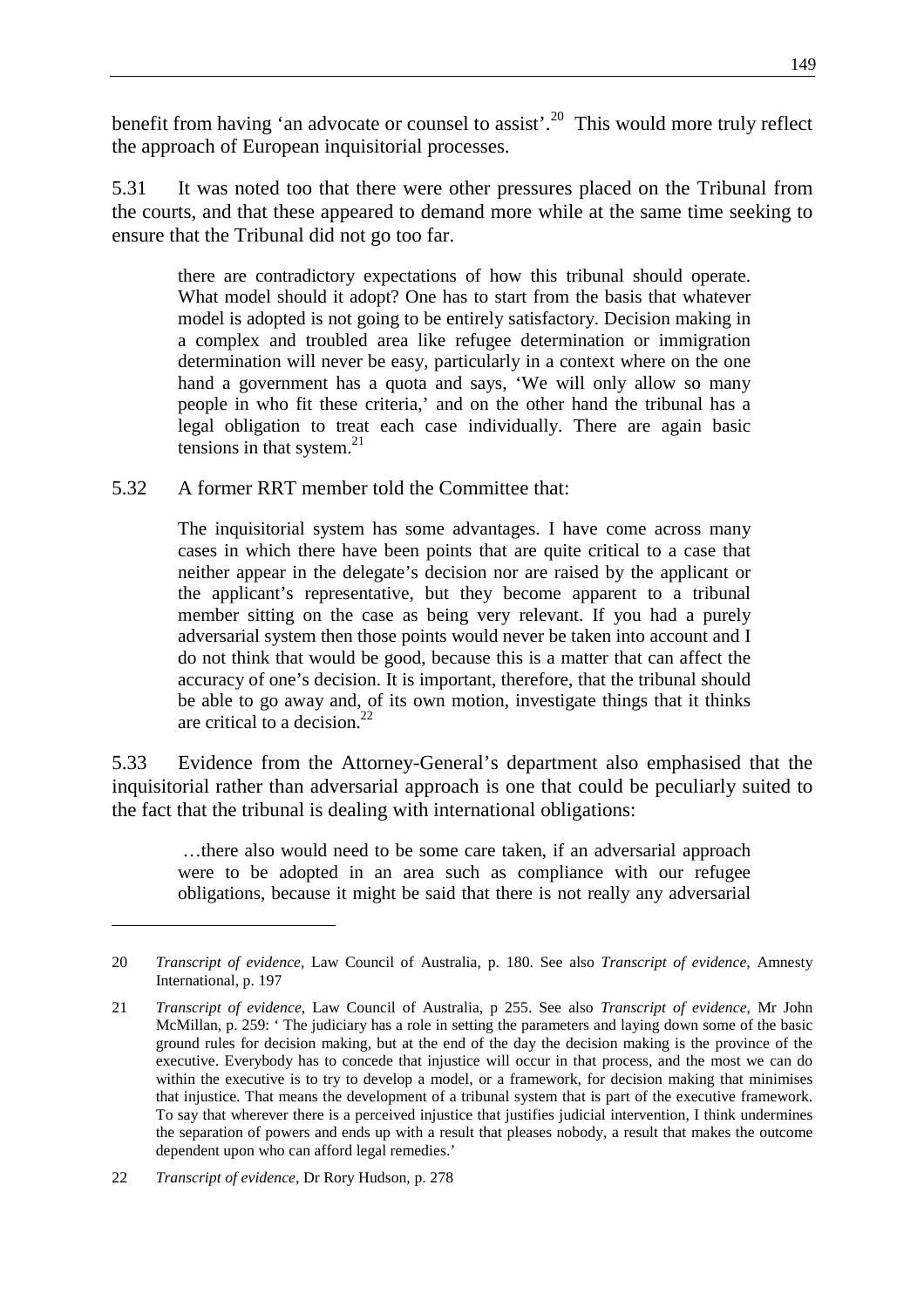relationship involved since Australia has these obligations and has an interest in complying with them rather than in seeking to combat applications for protection. So Australia really shares an interest with asylum seekers in ensuring that our obligations under the convention are met<sup>23</sup>

5.34 The representative from the ALRC also advised that the RRT inquisitorial approach differed from the system used in Europe.

The model that we have is generally termed an inquisitorial tribunal, yet tribunals are very different from many of the standing assumptions about inquisitorial proceedings in the continental system. They are different because they do not have parties with any sort of enlarged role and, in some of those tribunals, you do not have the capacity to have a lawyer. That is very different from Europe.<sup>24</sup>

5.35 Dr Aird expressed the following concern about the Australian refugee determination system:

Government agencies concerned with immigration and with international relations may not be inclined to delve too deeply into human rights violations in other countries because, for them, the human rights issue arouses international tensions and makes their job harder. That is why a judicial proceeding of some kind seems to be essential in dealing equitably with asylum claims based on human rights. Only in an adversarial proceeding can the evidence on both sides be aligned so that the validity of an applicant's claim can be given at least a chance of a fair test.<sup>25</sup>

5.36 From the evidence presented, the Committee considered there are merits to the inquisitorial approach, if it were properly resourced and if there was a clear delineation of what was and was not incorporated from the European model.

<sup>23</sup> *Transcript of evidence*, Attorney-General's Department, p. 431. See, for an opposite view, the following opinion from another witness to the Committee, Dr John Aird: 'Government agencies concerned with immigration and with international relations may not be inclined to delve too deeply into human rights violations in other countries because, for them, the human rights issue arouses international tensions and makes their job harder. That is why a judicial proceeding of some kind seems to be essential in dealing equitably with asylum claims based on human rights. Only in an adversarial proceeding can the evidence on both sides be aligned so that the validity of an applicant's claim can be given at least a chance of a fair test', *Transcript of evidence*, p. 665

<sup>24</sup> *Transcript of evidence*, Australian Law Reform Commission, p. 506

<sup>25</sup> *Transcript of evidence*, Dr John Aird, p. 665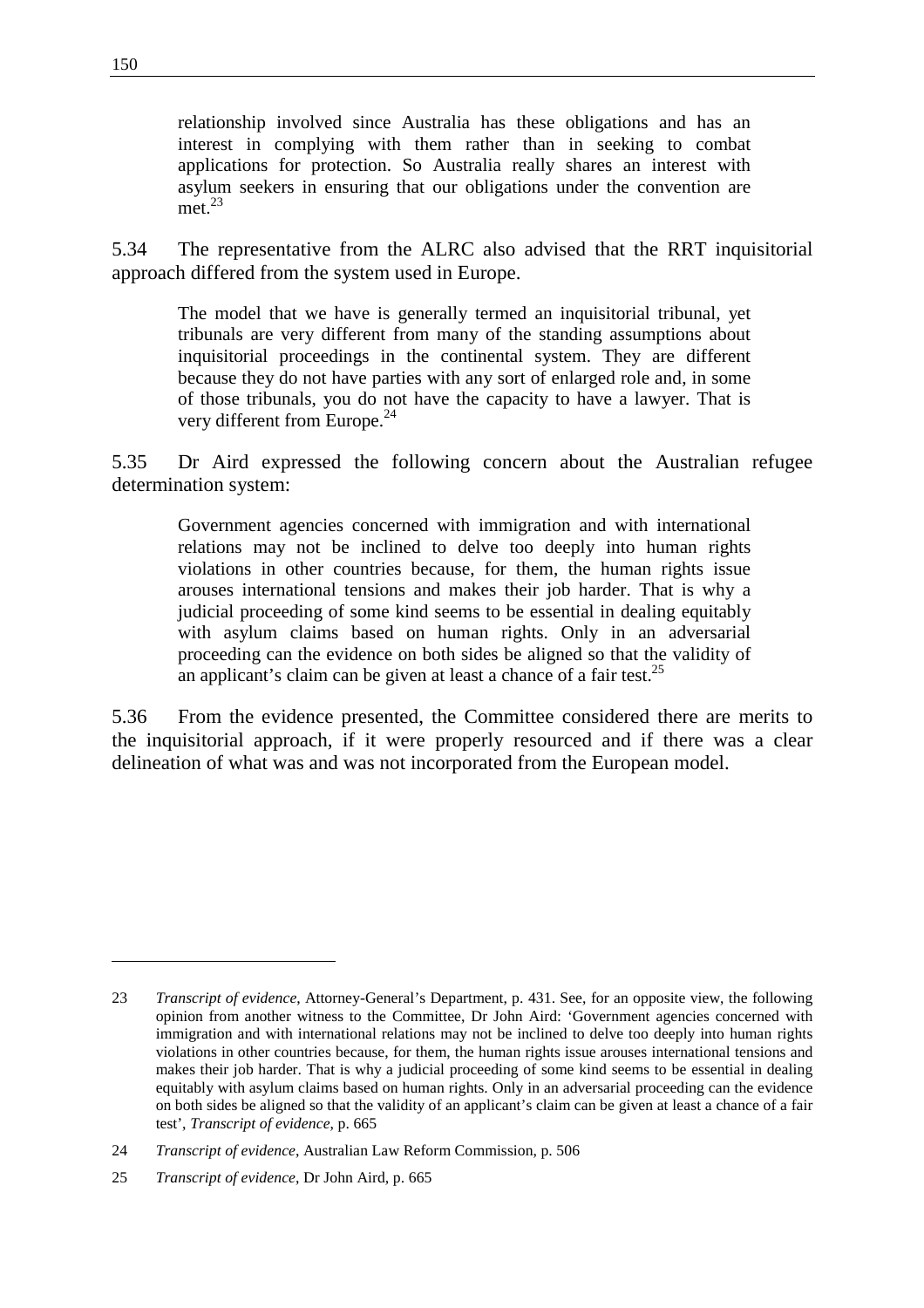## **Recommendation**

## **Recommendation 5.1**

The committee **recommends** that a clear statement should be available on the nature and operation of the RRT and this should be freely available, including to detainees.

# **Recommendation 5.2**

The Committee **recommends** that further training be provided for RRT members in the use of those inquisitorial methods accepted as integral to the Tribunal.

# **Factors influencing the quality of decision-making**

5.37 Witnesses stated that perceived problems of bias, 'burnout', possibly inadequate training, and having the sole burden of responsibility for a decision, could be overcome by a strategy which provided support, on the job education, peer review, and reduced responsibility. Many organisations and individuals suggested that quality of, and confidence in, the RRT's determination process could be improved by allowing for multi-member panels.

Section 421 of the Migration Act provides that, for the purpose of a particular review, the RRT is to be constituted by a single member. This…makes the tribunal member's task more difficult than that of a judge, and it is hardly surprising that there is dissatisfaction with decisions. A two or three person panel operating in a one stage assessment would be preferable.<sup>26</sup>

5.38 A considerable amount of evidence was presented, identifying several important issues. Some of these were not specifically related to the concern with single-member panels, and addressed broader questions of the methodology and constraints of the Tribunal.

# *Strict Time Limits prior to Hearings*

5.39 Section 360 of the Migration Act requires the RRT to invite an applicant to appear before the RRT to give evidence unless the RRT can make a decision in the applicant's favour on the basis of the written application alone, or where the applicant consents to the RRT deciding the review without the applicant appearing before it. Where an applicant does not provide additional information within the specified time period or fails to appear at the interview, the RRT may make a decision on the review without taking further action to obtain the applicant's views.

5.40 The Refugee Council of Western Australia (RECOWA), in its submission to the committee, criticised the strict 28 day time limit on applying to the RRT for a review of a Protection Visa application, with no discretion to extend the time limit

<sup>26</sup> *Submission No. 30*, McDonells Solicitors, p. 208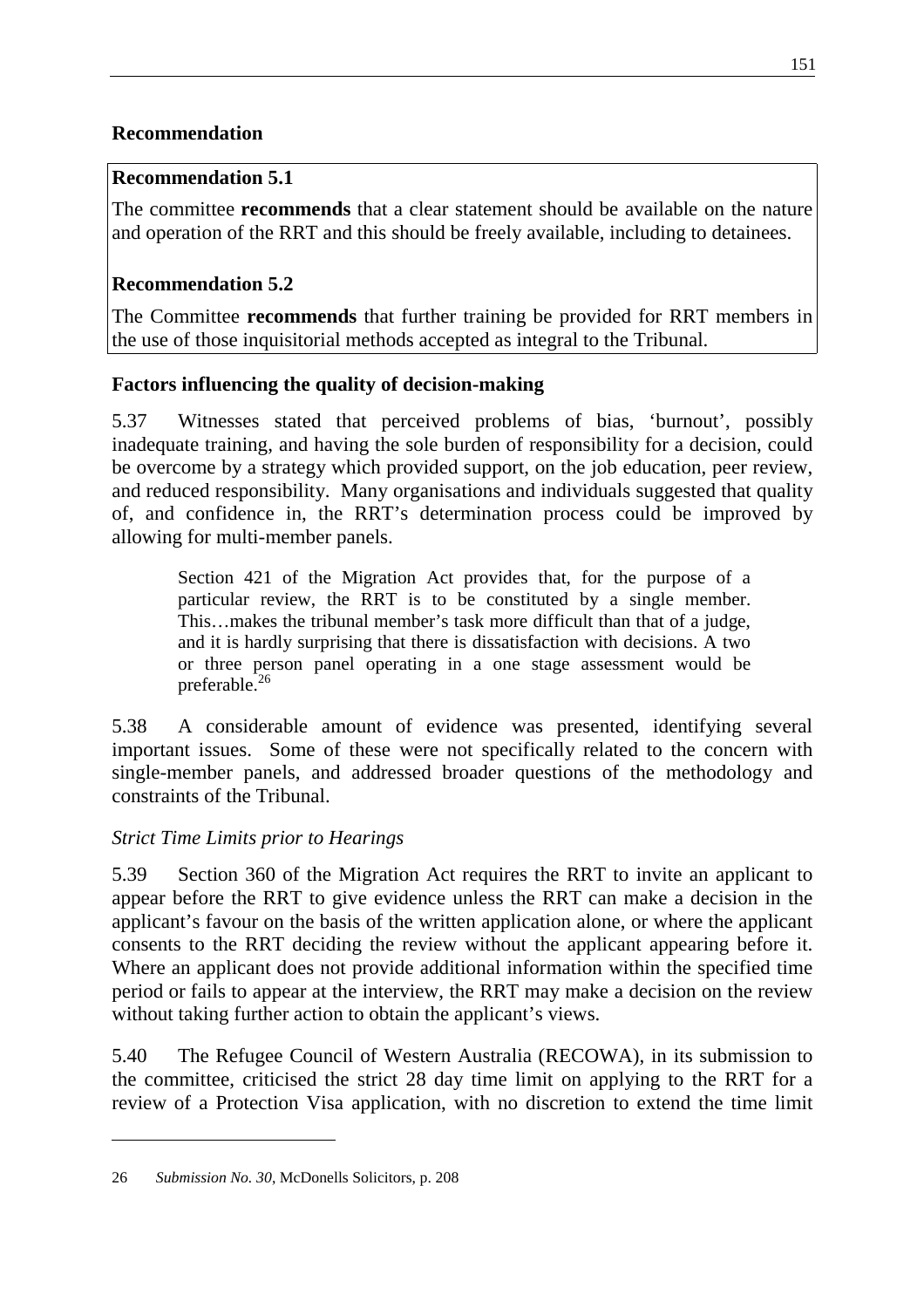even in exceptional circumstances.<sup>27</sup> There were also anecdotal reports of asylum seekers not being advised by their lawyers of their review rights at the RRT and then failing to lodge their appeal in time.

5.41 While the Committee acknowledges that these factors may cause some difficulty, and is sympathetic, it believes these limits are appropriate, given the need to limit delays as much as possible. In cases of blatant failure of registered advisers, the IAAAS program manager should bar firms who fail to advise clients of their rights. Where a firm is repeatedly found to be remiss in this regard the Law Council should be informed as well as the state authorities.

5.42 The strict enforcement of the time limits involved in providing additional information and responding to an invitation to attend an interview may lead, in exceptional circumstances, to an applicant failing to receive the invitation. The RRT does not have the discretion to extend the period within which an applicant must respond to a request for additional information, but the RRT has indicated that a member may take steps to ascertain why an applicant has not responded to an invitation to appear.

## *Limited time devoted to hearings*

5.43 The Law Council of Australia also criticised the brevity of RRT hearings, noting that on average hearings last for between two and four hours:

The RRT, as an inquisitorial body, is responsible for assessing, if you like, all the events of the applicant's life, all the country events and all the information that is relevant to determining that claim.

a case involving the potential safety of a person is dealt with… in four hours. I query how that can be done, especially when you are dealing with issues of credibility where applicants in the large part are not represented and where all the proper safeguards which the criminal law system has implemented for protection of people are not put in place in the determination system in relation to asylum seekers.<sup>28</sup>

# *Quality of information in applications*

5.44 The Committee has previously noted evidence that the quality of applications on which the department makes a decision against the Refugees Convention can be poor, depending on a number of factors.<sup>29</sup> Evidence has also been provided suggesting that the quality of information provided to the RRT may also be lacking. The KLC identifies the requirement for the applicant to pay for the cost of translating documents as another barrier to a complete case being presented to the RRT, stating '[s]ome

<sup>27</sup> See also *Daljeet Singh v Minister for Immigration and Multicultural Affairs* [1999] FCA 1558

<sup>28</sup> *Transcript of evidence*, Law Council of Australia, pp.173-174

<sup>29</sup> See above, Chapter 4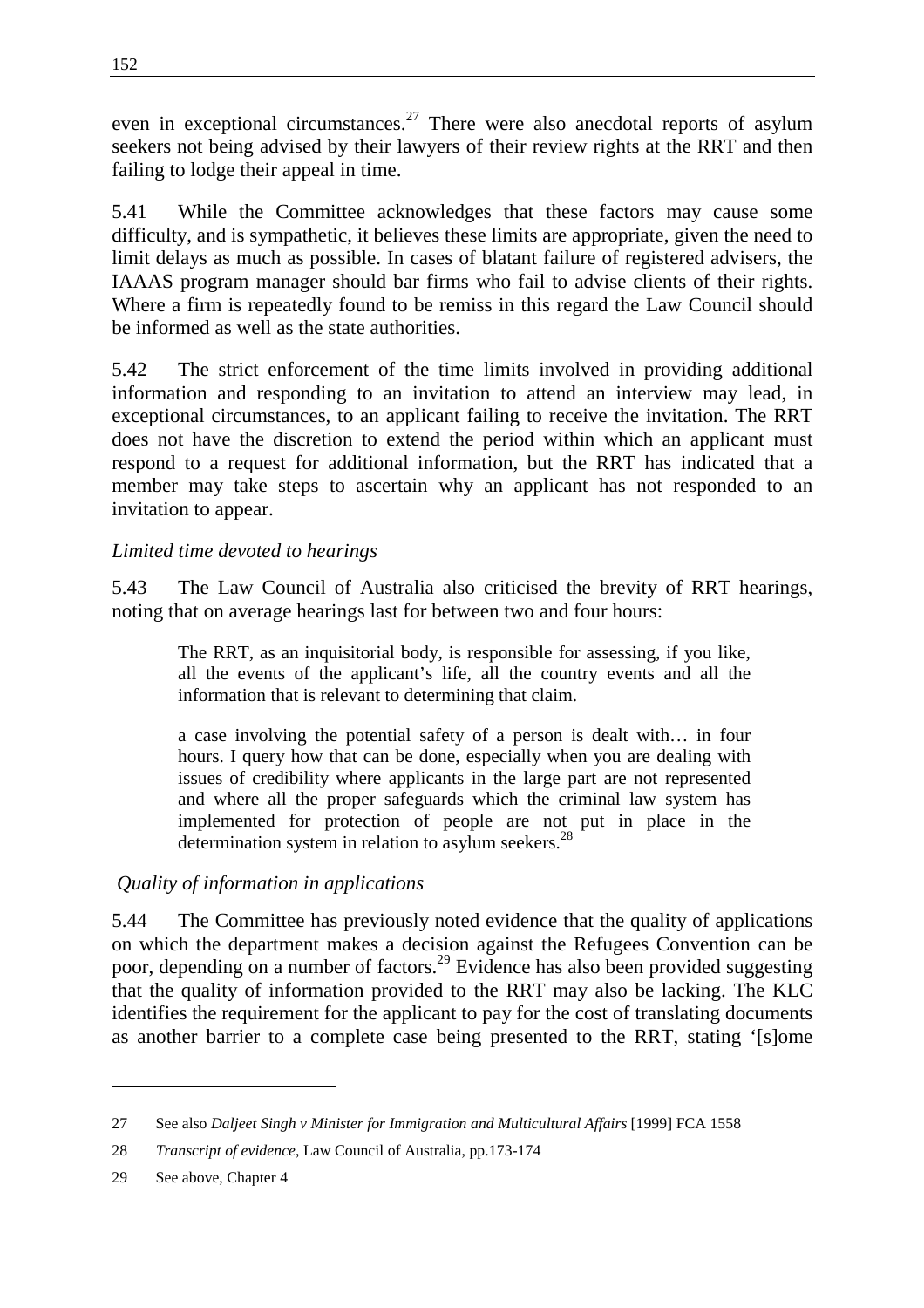applicants will be unable to afford translations and key documents from the country of origin that may support the applicant's case, will never be put before the RRT'.<sup>30</sup>

5.45 The Committee is aware that documents may not be available until after the DIMA hearing or may be additional material required by the RRT. However, if DIMA is making primary decisions without consideration of relevant material in translation, or without questioning the applicant, there may be serious problems with the standard of DIMA decision making, and with the quality of IAAAS service provider.

5.46 Another witness stated that questioning was often essential, as available written material may not provide all information:

There are real risks in the tribunal being able to dispense with a hearing by making determinations on the basis of written submissions and other documentation…Further contextual information, often critically important, is not apparent on the papers and can only be gathered from questioning.

It should also be noted that a sole reliance on written procedures would undoubtedly disadvantage people with limited English, those with low literacy skills and those with limited formal education.<sup>31</sup>

5.47 The Committee notes that where a favourable decision cannot be made on the papers, there is an obligation to invite the applicant for an interview. However, it does note that in some instances it is likely there is a clear need for a skilled advocate who can assist the applicant present a case more thoroughly.

# *Use of interpreters*

5.48 ACOSS also recommended that the right for an applicant before the RRT to have an interpreter should be enshrined in legislation or that clear directions should be given to the RRT as is the case with SSAT members, stating that this was 'critically important as the majority of applicants who appear at the RRT have limited or no English language skills.<sup>32</sup> However, Practice Directions for Refugee Review Tribunal Members indicate that applicants who require an interpreter should advise the RRT of this via the 'Response to Hearing Offer' form.<sup>33</sup>

# *Dependence on the Country Information Service (CIS)*

5.49 A former RRT member believed that criticism of members relying too heavily on reports from the Department of Foreign Affairs and Trade was valid in some cases, but added:

<sup>30</sup> *Submission No 36*, Kingsford Legal Centre, p. 308

<sup>31</sup> *Submission No. 33*, Australian Council of Social Service, p. 222

<sup>32</sup> *Submission No. 33*, Australian Council of Social Service, p. 222

<sup>33</sup> *Refugee Review Tribunal 1997-98 Annual Report*, p. 34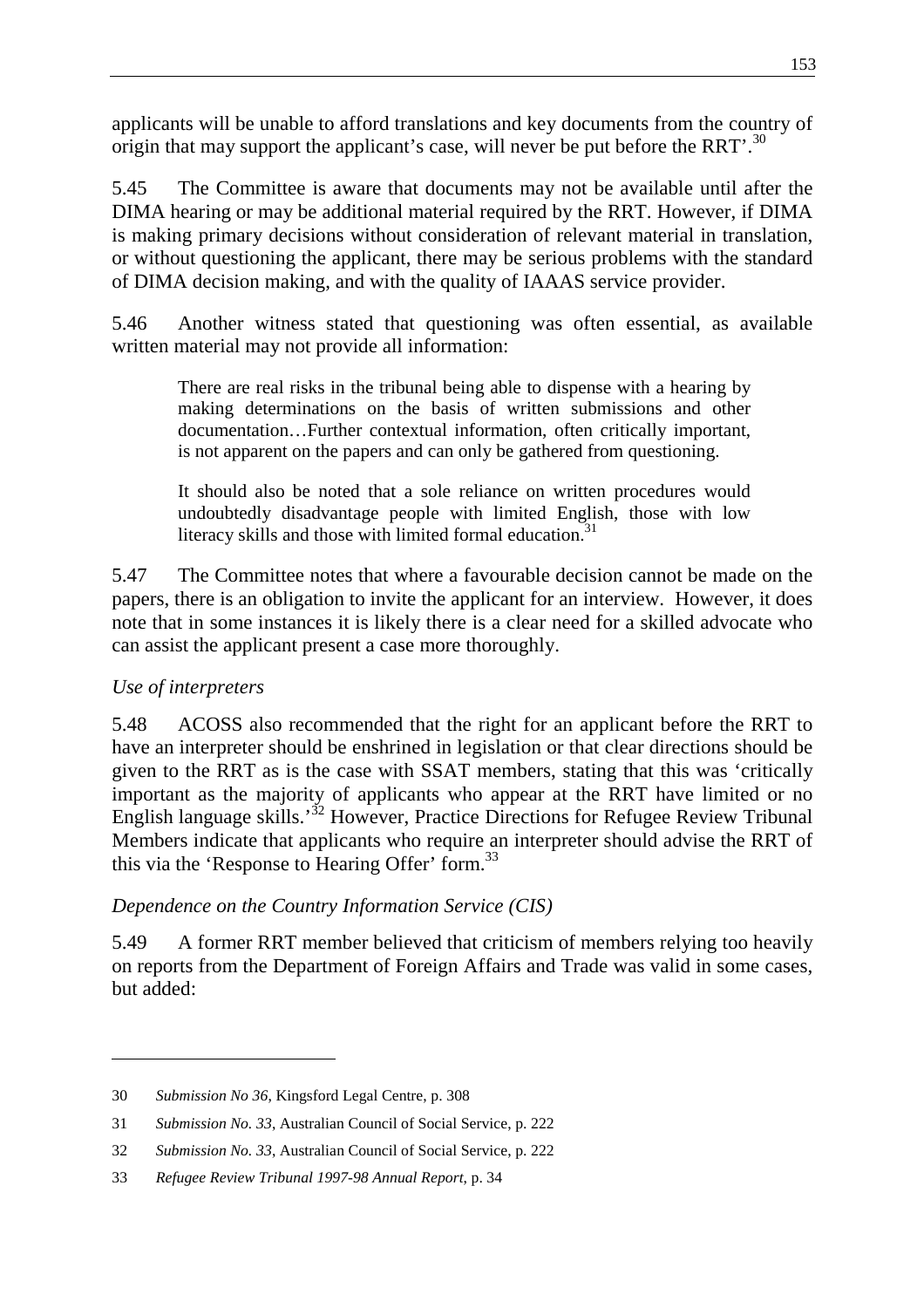There are members who can be overtrusting of those reports, which have to be taken with a grain of salt. There is a wide range of information…that is available to the RRT, and some members take a wider range of information into account than others do. That is a matter of individual preference…<sup>34</sup>

5.50 RECOWA identified two issues that asylum seekers had to deal with in relation to substantiating their claims for refugee status:

Firstly, the decision maker has no first-hand experience as to the conditions put forward by the applicant. In addition, the applicant's claim may not be substantiated if their country of nationality does not have a free media and if its citizens are afraid to speak freely about the conditions in the country.<sup>35</sup>

5.51 In relation to the source of country information, and the relative weighting placed on official sources as compared to other sources such as material from NGOs, an RRT member indicated:

It is up to the individual member in each case to determine what weight they will give all of the evidence before them. As we might have mentioned, we have a country research area. In a fairly large number of cases, individual members will approach that section for information about a country or a particular issue in a country. The material that comes back from country research does not purport to be an analysis of that material, but they will provide a spread of information on the subject matter. That can include something from the US State Department or DFAT at one end, to NGOs and Amnesty. It is up to the individual member to then look at that information and determine what weight they will give it. $36$ 

5.52 He noted that in Australia, unlike some countries, there is no direction to give primacy to country information provided by a government agency and that it was up to the individual member to 'look at a broad range of material':

…it is really up to the individual member to look at that and then accept or dismiss the evidence before them. It has to be for the member to make that decision, not the researchers. The researchers are there to provide the raw material.

It does not happen that way in Canada. I know the IRB actually provides some analysis. In some countries there is legislation in place which says that they have to give primacy to their equivalent of the Department of Foreign Affairs, for instance. But we do not have that, we have a system where it is the individual member's responsibility. $37$ 

<sup>34</sup> *Transcript of evidence*, Dr Rory Hudson, p. 278

<sup>35</sup> *Submission No. 18*, The Refugee Council of Western Australia, p. 100

<sup>36</sup> *Transcript of evidence*, Refugee Review Tribunal, p. 689

<sup>37</sup> *Transcript of evidence*, Refugee Review Tribunal, p. 695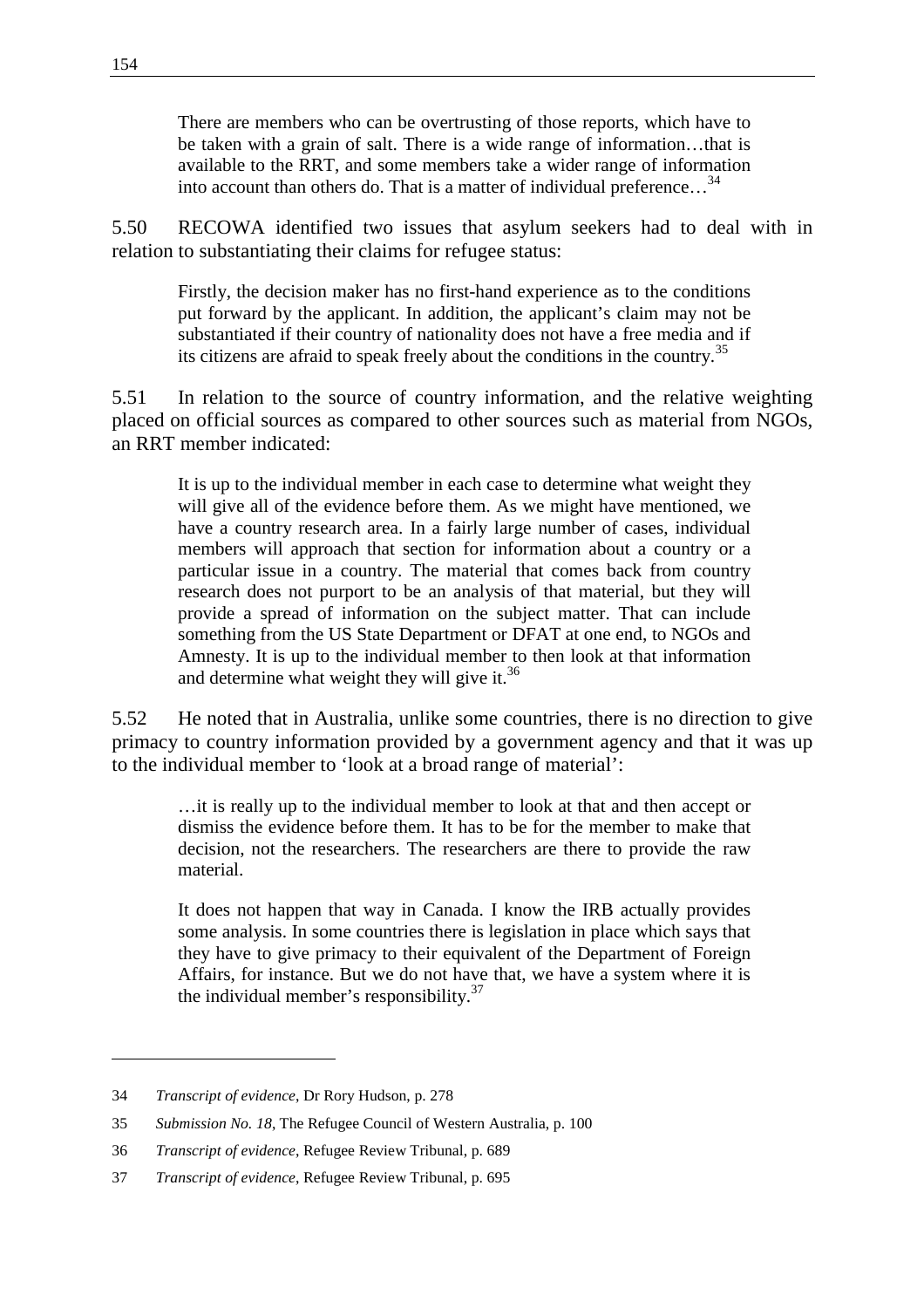5.53 While members have regard to what DIMA has in its CIS holdings, they did not consult or discuss with officers from DIMA the relative merits of information held by the CIS.<sup>38</sup>

5.54 Concerns raised about this process included the apparent lack of organisation and evaluation of material:

What worries me about this area is this: if you give refugee status to somebody who is not entitled to it, it is a very bad thing, but if you send back somebody who is a refugee and in danger, then that is a very serious business indeed.

It seems to me that this country information system, as it has been described… is a very weak basis for decision making given the gravity of the decision… Having listened to you, to DIMA and to DFAT, it is like a great big bin into which everybody tosses all of this information… The decision maker puts the hand in, pulls out some material and that is it. It is a very uncertain process given the gravity of the decision.39

5.55 With respect to the requirement to provide applicants with adverse information pursuant to section 424A of the Migration Act, Mr Godfrey advised that while the requirement was only to provide information specific to the applicant, if the member has any more general adverse country information they would also put that information to the applicant, although this may not occur until the hearing.<sup>40</sup>

5.56 The Committee considers that its recommendation 4.6 addresses this issue.

# *Conduct of RRT interviews*

Bias

5.57 One witness alluded to the alleged bias of some RRT members in noting a judgment of the Full Federal Court in which a judge expressed reservations about a RRT decision preferring 'not to express an opinion about whether it stemmed from bias, "as distinct from incompetence".<sup>41</sup>

5.58 This was supported by the written evidence of another witness:

…RRT members' interviewing and interpersonal skills and attitudes vary markedly. What I have noticed over the past few years is a tendency for members to question the credibility of the applicant's claim, often apparently even trying to trick the applicant into contradicting herself… It is fascinating to listen to taped interviews, noting the interrogation-style

<sup>38</sup> *Transcript of evidence*, Refugee Review Tribunal, p. 704

<sup>39</sup> *Transcript of evidence*, Senator Cooney, p. 706

<sup>40</sup> *Transcript of evidence*, Refugee Review Tribunal, p. 61

<sup>41</sup> *Submission No. 35*, Nick Poynder, p. 250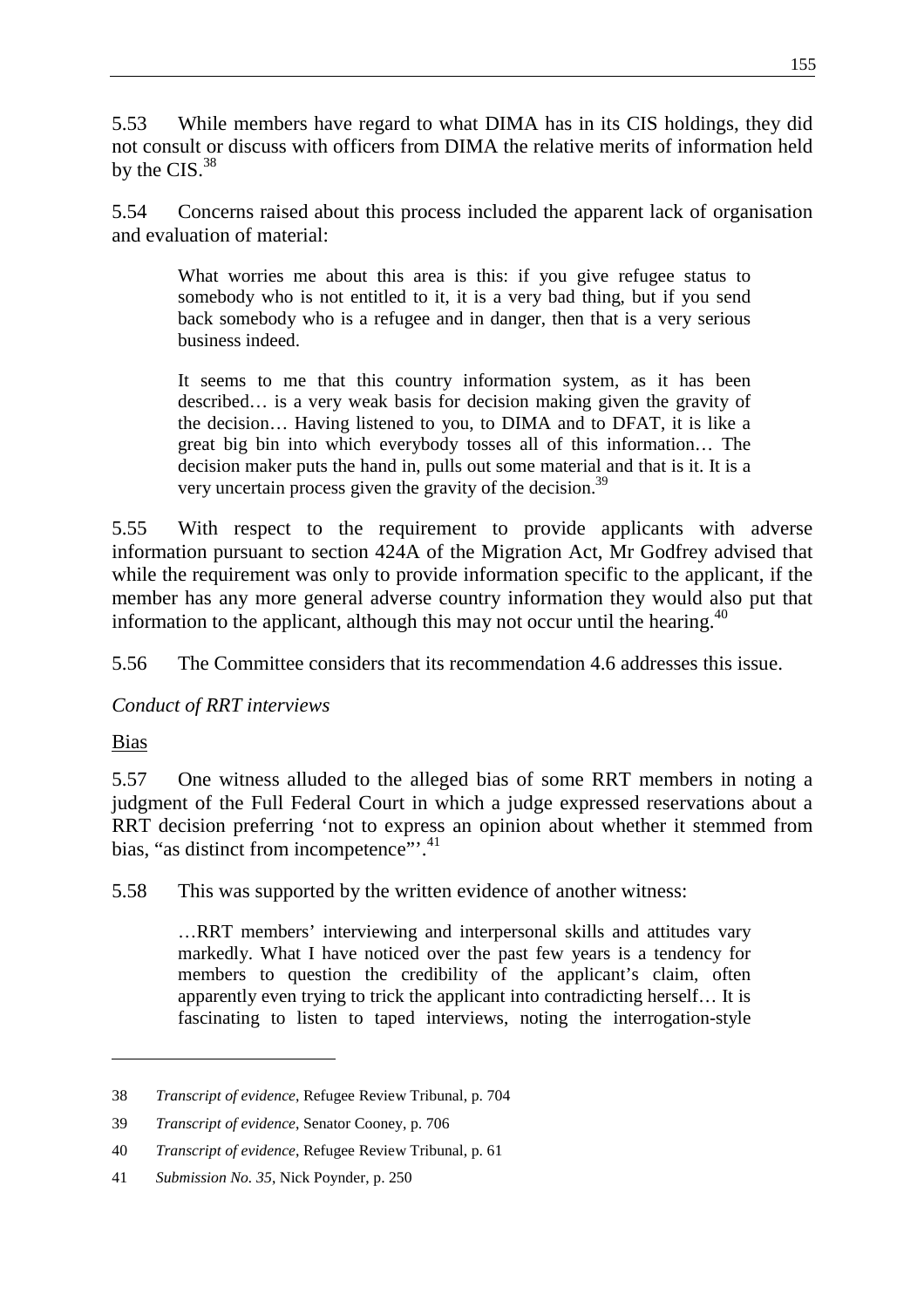techniques sometimes used – apparent indifference, coldness, challenging thrusts, multiple and return questioning about particular incidents, covert remarks that are not possible to interpret, insinuation.<sup>42</sup>

#### *Credibility*

5.59 The types of complaints applicants have of the manner in which the RRT hearing is conducted include:

- occasions when the RRT doubts the credibility of an applicant on the basis that the RRT has considered '"implausible"' something that 'is in fact a reality in their home countries';
- when members base credibility findings on 'how particular societies or localities work' where an applicant 'knows the member did not understand "how it really is"'; and
- dissatisfaction where an applicant feels that the questioning centred on things considered irrelevant by the applicant rather than on what are considered important claims.<sup>43</sup>

5.60 The Refugee & Immigration Legal Centre (RILC) in noting that the RRT is the last forum at which an asylum seeker can present his or her claims for refugee status, states that therefore:

It is imperative that the RRT operate fairly, effectively and mindful of the evidentiary, cultural, psychological and language difficulties for many asylum seekers in presenting their claims…<sup>44</sup>

5.61 Not only the applicants but also the courts have expressed disquiet at the manner in which RRT members handle or address credibility findings.<sup>45</sup> One witness stated that the culture of the RRT was changing such that little emphasis is being placed on psychological, cultural and language issues when assessing an applicant's credibility.46 He advised that currently the RRT allows an applicant's advisor to put questions to the applicant and to make final submissions to the member, noting that '[w]ell prepared submissions and competent advisors in most cases assist the Member in the determination process'.<sup>47</sup>

<sup>42</sup> *Submission No. 14*, Ms Sherron Dunbar, p. 61

<sup>43</sup> *Submission No. 31A*, Australian Law Reform Commission, pp. 289-290

<sup>44</sup> *Submission No. 38*, Refugee & Immigration Legal Centre, p. 324

<sup>45</sup> *Submission No. 31A*, Australian Law Reform Commission, p. 290

<sup>46</sup> *Submission No. 39*, Mr John Young, p. 357

<sup>47</sup> *Submission No. 39*, Mr John Young, p. 360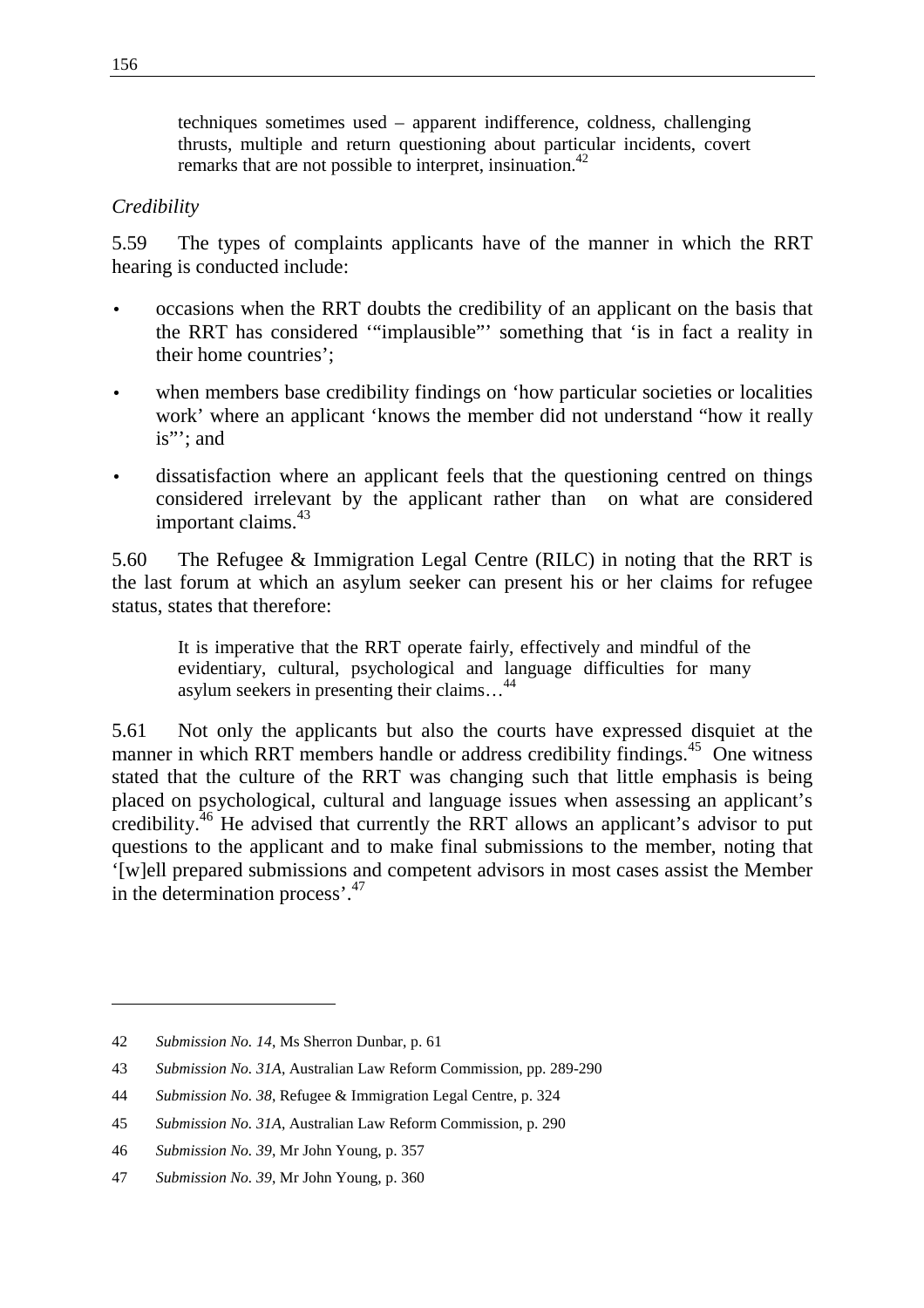5.62 The RRT advised the Committee that while the credibility of an applicant was a 'matter of fact' it was also a 'matter of commonsense'.<sup>48</sup> The RRT makes an assessment of the applicant's credibility by:

- examining any inconsistencies in the applicant's claims;
- determining whether new claims are raised at a hearing that were not included in the written application;
- determining whether there are any inconsistencies with known conditions in the applicant's country of origin; and
- assessing the general plausibility of the applicant's story.<sup>49</sup>

5.63 The RRT discounted concerns that some members may have tried to make a decision 'review proof' by using the credibility issue to reject an application, noting that the Federal Court had questioned the overuse of credibility issues in RRT decisions.<sup>50</sup>

5.64 Amnesty International, in evidence to the Committee, stated that the current 'credibility test' was 'too high'. It argued that applicants should be given the benefit of the doubt:

The test should be the benefit of the doubt, but it is actually balanced on probabilities moving above that. The benefit of the doubt is below 50 per cent. It is not above 50 per cent. If somebody arrives and they cannot prove a claim, but their claims could be feasible and there is nothing to say that it is a fifty-fifty case, they should be given the benefit of the doubt, arguably. That is because of the consequences of sending someone back to a country where they might be met at an airport in the middle of the night and brought away.<sup>51</sup>

5.65 Other evidence suggests that decisions against an applicant in the RRT are increasingly being based on adverse findings on credibility grounds. Until the credibility issue is addressed, the RILC proposal is unlikely to see reduced costs.

5.66 Another option for dealing with credibility issues is to include credibility guidelines into the RRT's practice directions. The RILC stated:

<sup>48</sup> *Transcript of evidence*, Refugee Review Tribunal, p. 62

<sup>49</sup> *Transcript of evidence*, Refugee Review Tribunal, p. 62. The RRT provided the Committee with copies of papers on Credibility, Refugee Review Tribunal, *Supplementary Information*, September 1999, Appendix A

<sup>50</sup> *Transcript of evidence*, Refugee Review Tribunal, pp. 62-63. See also evidence from *Submission No. 35*, Nick Poynder, p. 250: 'Despite the limited grounds for review of RRT decisions, they continue to be overturned by the Federal Court at a reasonably high rate. In my view this is merely indicative of the very poor decision-making of some RRT members, who often appear to bend over backwards to find ways of rejecting claims in a way that is "review proof"

<sup>51</sup> *Transcript of evidence*, Amnesty International, p. 49. See also a similar point made by *Submission No. 38*, Refugee & Immigration Legal Centre, p. 328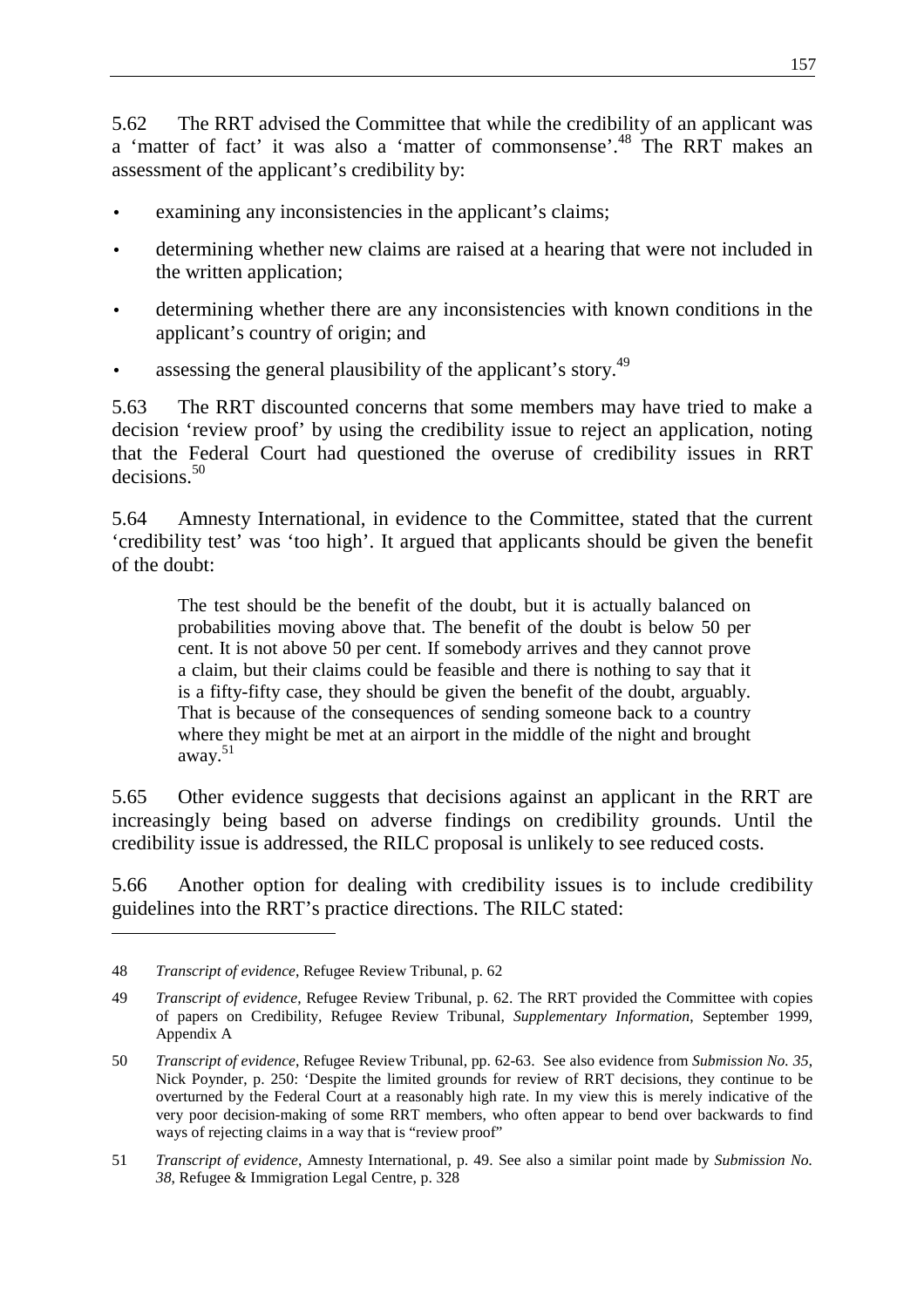The new RRT Practice Directions are a comprehensive document of 10 pages covering most aspects of the RRT's procedures. However, there is no reference as to the RRT's approach to issues of credibility. Credibility has become the single most important issue in applicants' claims. We consider it important that the public be provided with guidelines as to how the RRT intends to exercise this very important discretion.<sup>52</sup>

5.67 The RILC also suggested the option of an 'investigative officer' so that the 'inquisitor' is a different person to the decision maker, or alternatively, that in a multimember panel, one of the members could take on that role.<sup>53</sup>

## *Conclusion*

5.68 The Committee is not in a position to directly assess the quality of RRT processes, as hearings are not public. However, it notes that the inquisitorial method, when used appropriately, is intended to draw out details which go to the heart of the issues.<sup>54</sup> This approach may appear intimidatory,<sup>55</sup> but if so, this outcome may result from factors other than the method itself: either the manner of the Tribunal member or the fact that there may be limited opportunity for intervention and clarification. In cases where the applicant has no advocate or support person present, they may have difficulty coping with questions or understanding the issues.

## **Recommendation**

#### **Recommendation 5.3**

In carrying out its task to determine whether a person is a refugee, the Committee recognises that the RRT's assessment of a claim for refugee status will, and should be, influenced by matters that go to an applicant's credibility. The Committee **recommends** that credibility continue to be a factor in the determination of refugee status.

## *Unfamiliarity with the inquisitorial process*

5.69 It is also possible that persons more accustomed to the adversarial process may find the inquisitorial method sufficiently different to cause problems for the inexperienced:

Our adversarial process is seen to have an advantage in that the judge, by not 'descending into the arena', is able, more objectively, to evaluate

<sup>52</sup> *Submission No. 38*, Refugee & Immigration Legal Centre, p. 330

<sup>53</sup> *Submission No. 38*, Refugee & Immigration Legal Centre, p. 332

<sup>54</sup> See Australian Law Reform Commission Discussion Paper 62, *Review of the federal civil justice system* (1999) p. 29:' The term 'inquisitorial' refers to civil code systems in which the judge has[the] primary responsibility' ..'for defining the issues in dispute and for investigating and advancing the dispute.' See also *Transcript of evidence*, Dr Hudson, p. 277

<sup>55</sup> *Submission No. 14*, Ms Sherron Dunbar, p. 61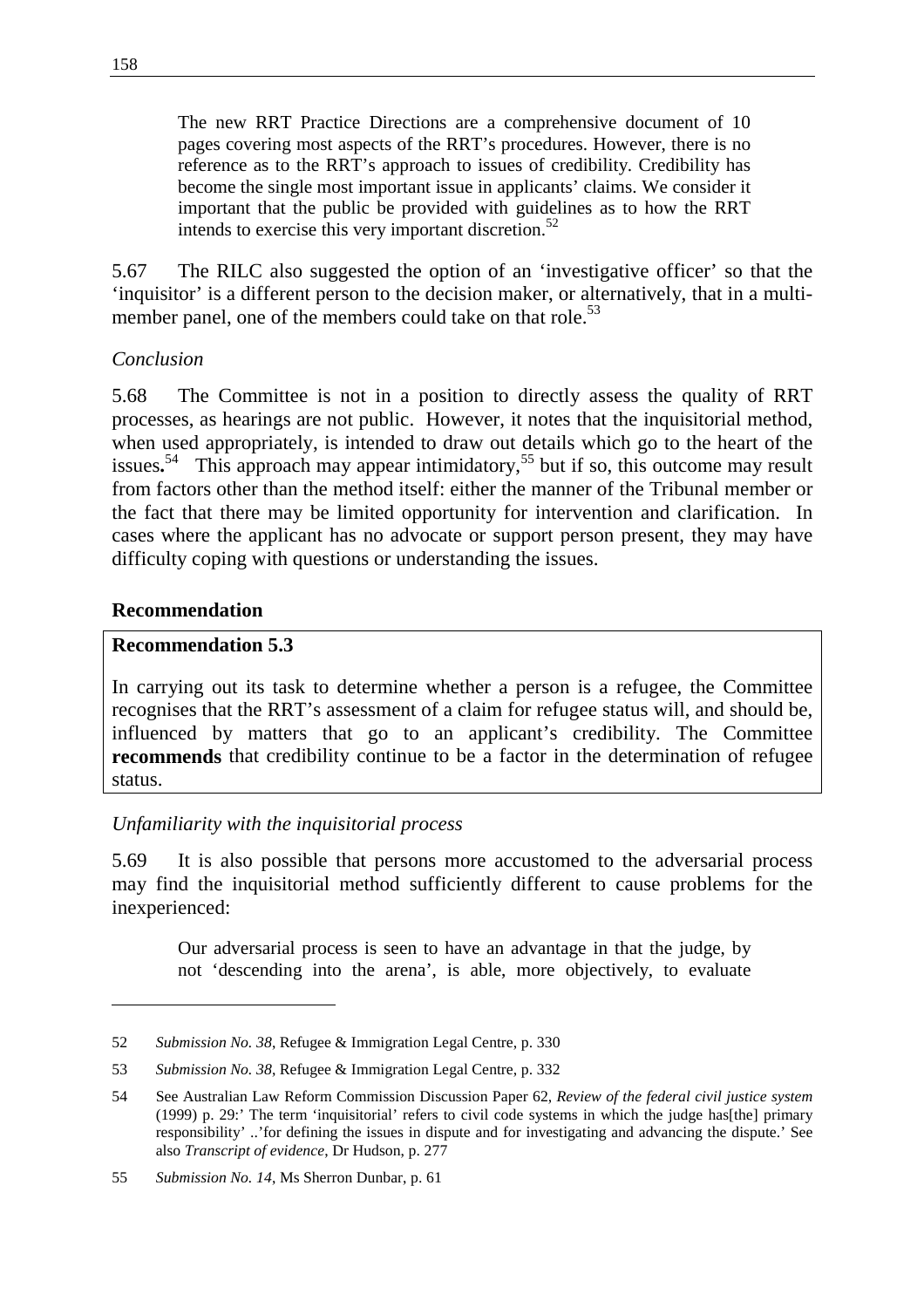evidence. It is difficult for members who have investigated and 'found' inconsistencies in applicants' accounts of their stay, and who inevitably feel committed to their own findings, to dispassionately evaluate in, or after the hearing, whether such inconsistencies necessarily invalidate the refugee claim. $56$ 

5.70 Some witnesses, who supported the RRT, $57$  stated that they had found Members to be generally accommodating and not averse to clarification of issues:

…I think the tribunal is quite fair. I have been in this business now for just over 10 years and, in all the time with the RRT, the members have allowed me to interact…Although there is no cross-examination and you cannot be too inquisitorial, you can interrupt at any time and you can clarify something. At the end of it, we may spend 15 minutes to half an hour-an hour in some cases-having a good interaction with the member on the issues of the convention and the case and the credibility of the client. They are very flexible. I do not think all of the statements that have been made in the press about the problems with the Tribunal are correct.<sup>58</sup>

#### Natural justice

5.71 The removal of breach of natural justice as a grounds for appeal from the RRT to the Federal Court was criticised particularly with respect to adverse information about the applicant. Mr Clothier, Law Council of Australia, stated:

An unrepresented applicant is presented with that information possibly not even until the decision. An unrepresented applicant may be presented with the information at the hearing but would rarely be presented with the information before the hearing. How do you approach that information? That is information which is being given to a RRT member not in open hearing. This is the traditional problem that RRTs and courts have when they are taking evidence. Because you no longer have the right to sue this RRT ifs it denies you natural justice, these natural justice issues come up and hit you in the face…

<sup>56</sup> *Submission No. 31A*, Australian Law Reform Commission, p. 292

<sup>57</sup> See *Submission No. 66*, Macpherson & Kelley, p. 801: 'We regard the current procedures adopted by the RRT to be satisfactory. In our experience applicants are treated fairly and are afforded a full opportunity to present their claims for protection, are given proper access to information through FOI procedures and are provided adequate access to interpreters and advisors. Criticisms made of the RRT that it is a cross between a Star Chamber and a Kangaroo Court are completely untrue in our opinion. Members of the RRT invariably permit applicants and their advisors to comment and make submissions about the claims made by an applicant and frequently grant additional time for the submission of further material following a hearing. Members seem to us to be universally concerned with the welfare of the applicant and are conscious that often they are the last chance that an applicant will have of avoiding persecution and even death if they are returned to their country of origin. With respect to criticisms of members' demeanour, attitude and perceived bias, including the notice given to applicants of adverse material, these witnesses advised that they had never encountered situations when an adverse report was presented to applicants shortly before a hearing was to take place'. (See *Transcript of evidence*, Macpherson & Kelley Solicitors, Mr John Young, pp. 304-305)

<sup>58</sup> *Transcript of evidence*, Mr John Young, pp. 304-305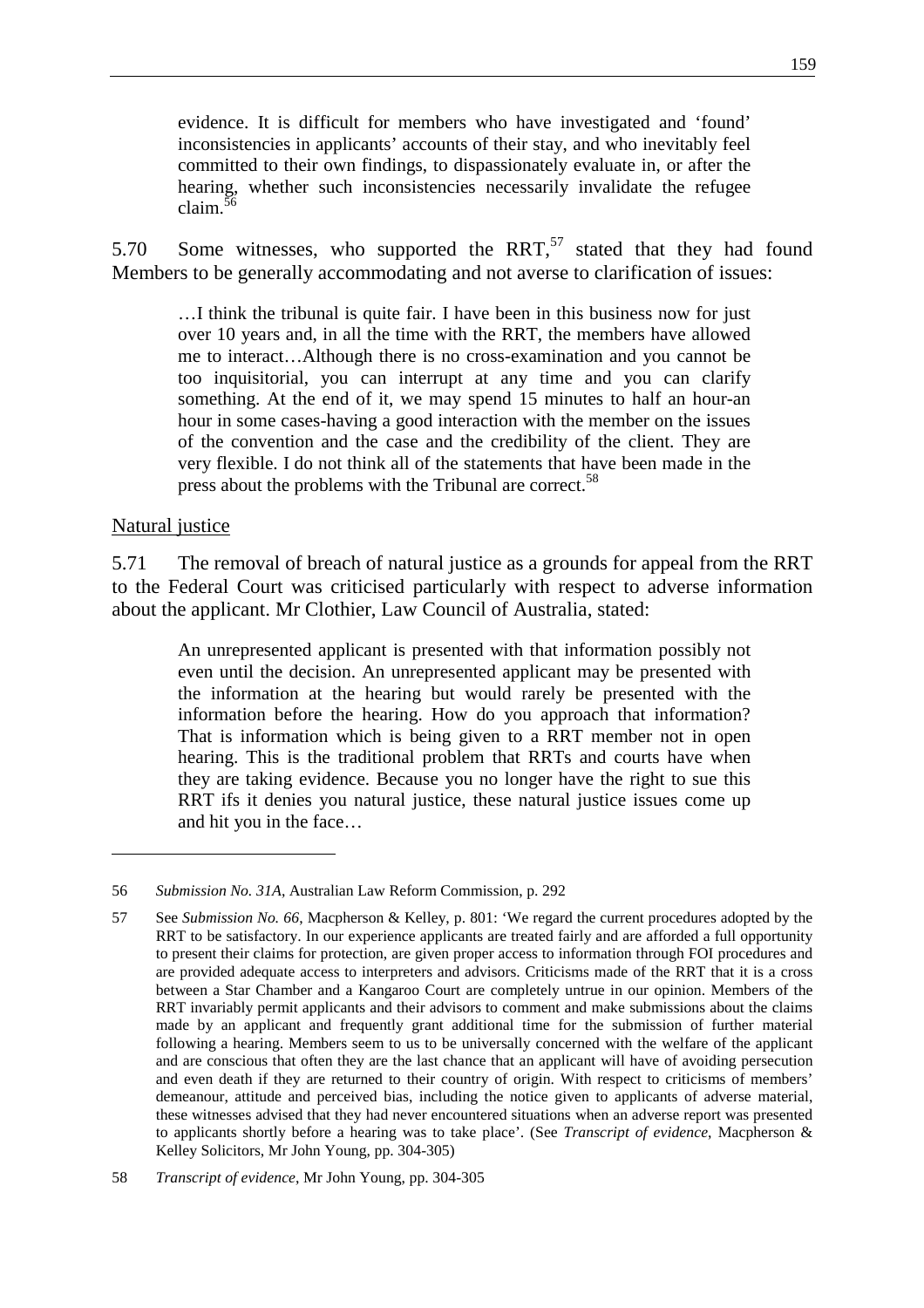…This is the non-adversarial process in play…This is the evil that comes of having this so-called non-adversarial process. You do not have the ability to properly answer the conclusions of fact that are reached about you and about your situation before you enter a hearing.<sup>59</sup>

5.72 The RILC was critical of the restriction of the presentation of adverse information to applicants to information 'specifically pertaining to the applicant' stating:

Cases are most commonly rejected on the basis of the RRTs' assessment of the risks facing groups of people in particular countries based on country information obtained by the RRT. For applicants to meaningfully understand the case against them they should have the opportunity to comment on any country information the RRT may wish to rely upon, which is adverse to their claims. $60$ 

5.73 The RRT advised that it has a duty to provide any adverse information to an applicant. It also advised that more general contradictory country information is also put to an applicant to provide them with an opportunity to comment.<sup>61</sup> Further, it was noted that the changes about the type of information available to applicants would ideally be viewed broadly:

I would say that the Tribunal has not taken that to mean that that is the only information adverse to an applicant which it is required to put because there are the broader common law procedural fairness requirements. I think I am correct in saying that there is, if not a direction, an instruction from the then principal member that Tribunal members should operate in that broader sense of procedural fairness, rather than in the very narrow terms of the act  $62$ 

## Representation before the RRT

 $\overline{a}$ 

5.74 Several witnesses also suggested that there be better representation for asylum seekers at the RRT, especially because it is 'a much more sophisticated body than the case officers employed to make decisions at first instance.'

Unfortunately…it appears that few of the advisers who are appointed by DIMA even bother to attend the RRT hearings, and those who do are often ineffectual and provide very poor representation.<sup>63</sup>

<sup>59</sup> *Transcript of evidence*, Law Council of Australia, p. 331

<sup>60</sup> *Submission No. 38*, Refugee & Immigration Legal Centre, p. 326. See also *Submission No 36*, Kingsford Legal Centre, pp. 308-309; *Submission No. 30*, McDonells Solicitors, p.209

<sup>61</sup> *Transcript of evidence*, Refugee Review Tribunal, p. 689

<sup>62</sup> *Transcript of evidence*, Refugee Review Tribunal, p. 693

<sup>63</sup> *Submission No. 35*, Nick Poynder, p. 246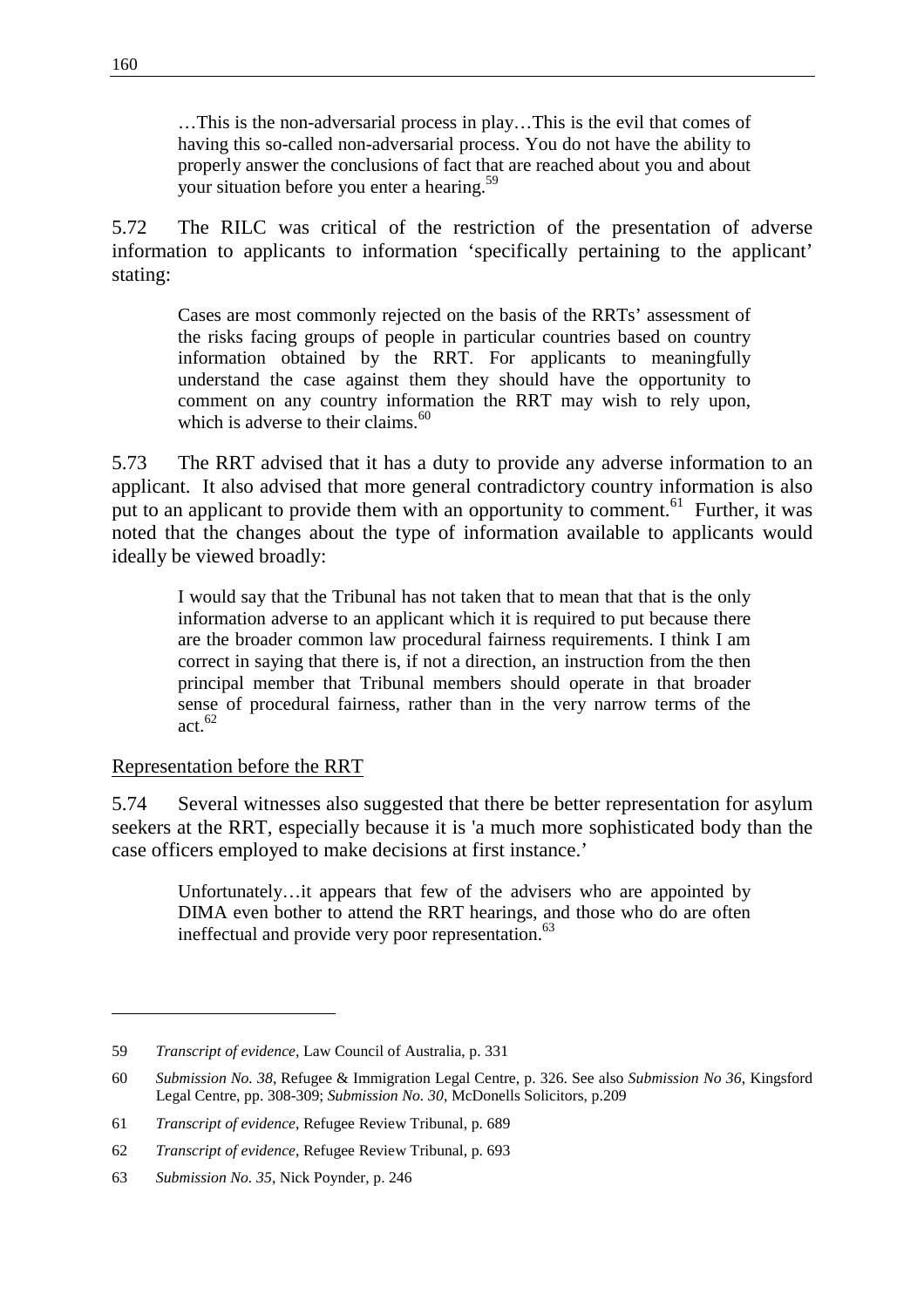5.75 Legal representation is allowed in the traditional inquisitorial model,  $64$ although cost factors may have prevented the adoption of this in the RRT. In addition, it has been the emphasis in tribunals to limit the need for legal representation, in part because of the powers of the tribunals themselves to undertake investigation. Some of the criticism of the RRT in respect of the lack of applicant representation may reflect the quality of individual members rather than the process itself:

The applicant is unfamiliar with the procedure of the RRT and in many cases has no knowledge of Refugee Law. The applicant may fail to establish certain facts which are called into question simply because he does not understand the legal implications behind the questioning.<sup>65</sup>

5.76 For this reason, some witnesses suggested that a good migration agent was essential:

…familiar with the law [and] also able to assist the applicant in corroborating his story by providing witnesses, independent information, expert opinion, independent document examiners etc. It is also important for the applicant to have an adviser who is familiar with the nuances behind questioning and can explain to the applicant what information is being asked  $\overline{\text{of}}$  him  $^{66}$ 

5.77 Others suggested that the adviser should be legally qualified. ACOSS, in noting the increasing complexity of the refugee determination law, stated:

Many of the issues arising at tribunals are legal in nature. The right to representation is particularly important for asylum seekers given the enormity of the implications of the matter being deliberated for the applicant's life and well-being; the emotional stress experienced by applicants during hearings; and a lack of familiarity with the workings of the  $RRT<sup>67</sup>$ 

5.78 ACOSS submitted that other benefits for asylum seekers in having legally qualified representation at the RRT would be:

- to enable asylum seekers to concisely and accurately present their case;
- to ensure that any adverse findings about the credibility of an asylum seeker is soundly based and not related to a misunderstanding between the member and the applicant; and

<sup>64</sup> Australian Law Reform Commission, *Review of the Federal Justice System,* Discussion Paper No. 62 (1999), Paragraph 2.26

<sup>65</sup> *Submission No. 39*, Mr John Young, p. 356

<sup>66</sup> *Submission No. 39*, Mr John Young, p. 357

<sup>67</sup> *Submission No. 33*, Australian Council of Social Service, p. 222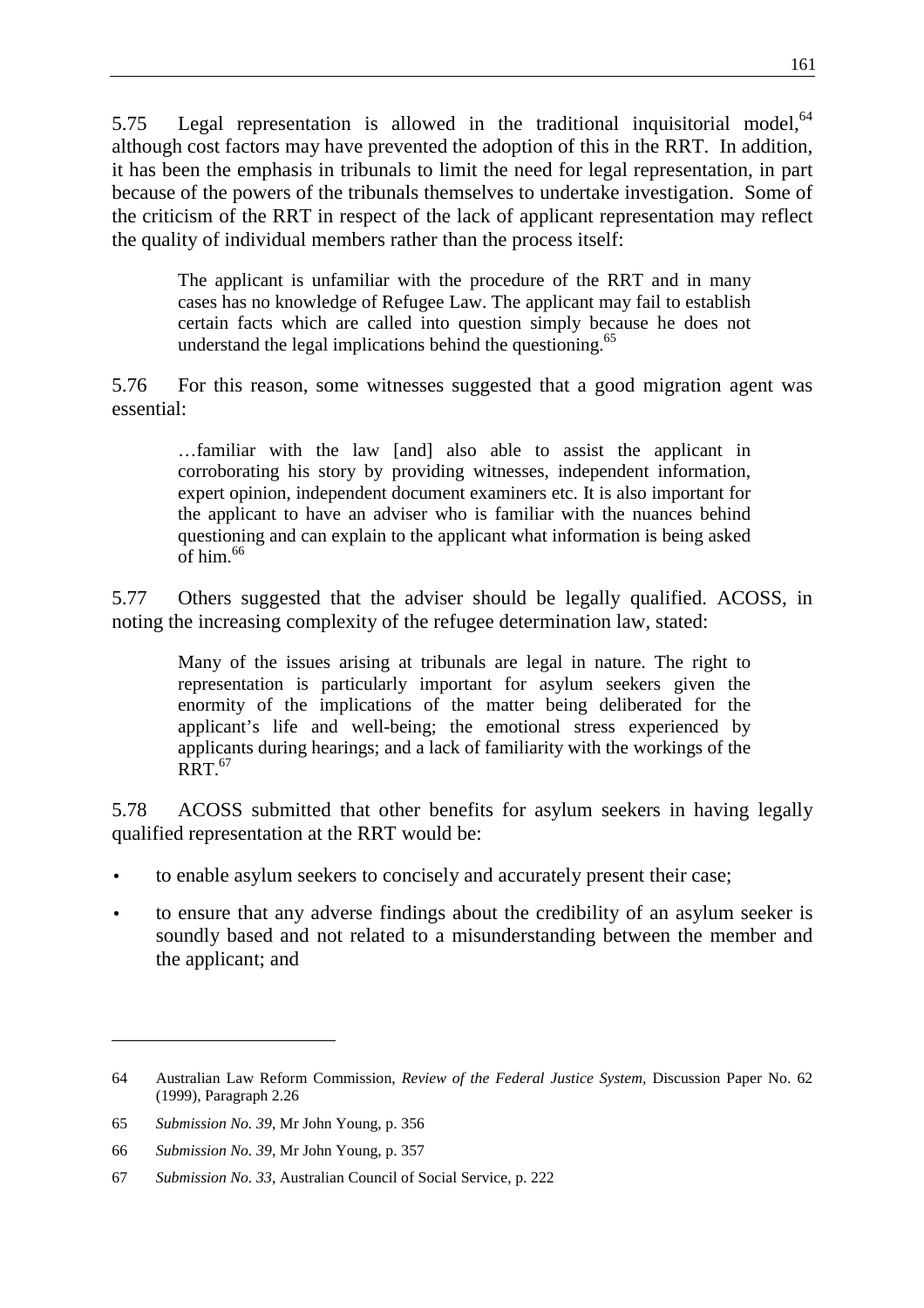• to ensure accessibility to the RRT and overcome any reluctance on the part of the asylum seeker to appear alone at the interview.<sup>68</sup>

5.79 The Committee notes that asylum seekers may take legal and other advisers with them to the RRT interview, but that any cost is not covered through current IAAAS funding. It is not persuaded that legally qualified advisers are necessary in RRT cases. Better understanding of the process by applicants and appropriate levels of service provision by funded agents and advisers is also essential. Improving the functioning of the RRT, including use of members with appropriate qualifications and experience; better inquisitorial processes; and improved quality of applications and responses to adverse material, should also help resolve the problems identified above.

## *Tribunal forced into different role?*

5.80 Evidence was also provided that the Tribunal was placed in a position of being the primary decision-maker, and not the review body. Amnesty International stated in its submission to the committee that criticisms of refugee status decisionmaking should not exclusively be directed at the RRT, noting that there were 'substantial shortfalls' in decision-making at the primary stage. Amnesty International, in noting that the RRT traditionally 'appeared to be a sufficient safety net for most refugees to be recognised in Australia' pointed to two developments which caused it concern:

- DIMA decisions have become worse and the RRT now bears the brunt of decision-making responsibilities.
- The RRT is increasingly rejecting cases on grounds of credibility or misinterpretation of facts or because Tribunal members deem that someone may indeed face torture or death on return, but not for a 'Convention reason'.<sup>69</sup>

5.81 As a result, the RRT is placed in the difficult position of being a review tribunal, working as a primary decision-maker:

The problem then is that the RRT is acting less as a filter and more as a primary determinant which is not supposed to be its role at all, and then the RRT comes in for a lot of flack.<sup>70</sup>

5.82 The Committee believes there is some evidence to support the suggestion by Amnesty that the quality of decision-making in the department could be improved. It has made recommendations in Chapter 4 to facilitate this.

5.83 As a result of the above factors, some applicants and their advocates believe they have not had access to a reasonable hearing. The ALRC noted in its submission that '[p]ractitioners are emphatic in their comments to the Commission that most

<sup>68</sup> *Submission No. 33*, Australian Council of Social Service, p. 222

<sup>69</sup> *Submission No. 50*, Amnesty International, p. 508

<sup>70</sup> *Transcript of evidence*, Amnesty International, p. 50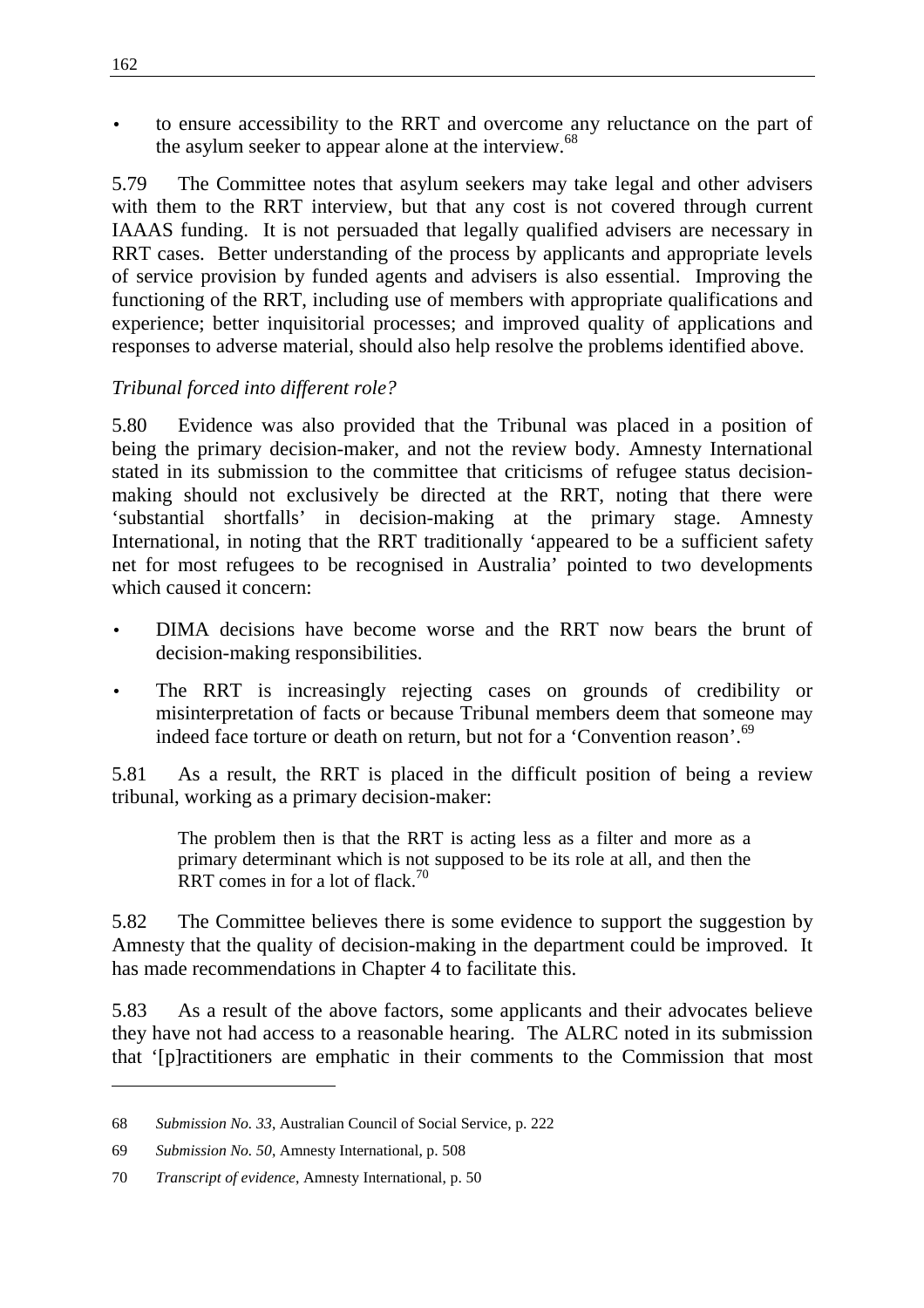clients who seek judicial review are motivated by the sense they were not fairly dealt with in the RRT', $71$  with the member being perceived as the adversary as well as the decision maker':<sup>72</sup>

The RRT itself is a very pared-down merits review model. The Tribunal member is the investigator, hearing advocate and decision-maker. Such an array of skills and roles is not easily combined in the one person, and cases can be particularly difficult when they turn on credibility issues.<sup>73</sup>

5.84 While mindful of the factors that have been identified above, the Committee notes also that the limits of the Refugees Convention and the fact that cases are not assessed by the RRT against other conventions may also contribute to a feeling of justice not having been done. The Committee's earlier recommendation about information being available on the whole process may contribute to applicants being aware of the limitations of the Convention itself and of the current interpretation of the Convention in Australia.

5.85 While it has been argued that the failure of up to 50 per cent of applicants at the RRT to appear when invited to give oral evidence is an indication that the applications are not genuine, it has also been suggested that this may be a reflection of lack of understanding on the part of applicants about what they have been asked to attend.74 This may indicate a need for a much more clear statement of the purpose of the RRT,  $^{75}$  although it is also the responsibility of IAAAS providers to ensure their clients understand the process.

## *Multi-member panels?*

5.86 In enumerating many of the perceived problems of the RRT, a number of witnesses suggested that many of these could be overcome by the use of multimember panels. The benefits of such panels are considered to be such as to overcome most of the factors identified above.

5.87 Section 421 of the Migration Act provides that, for the purpose of a particular review, the RRT is to be constituted by a single member. A 'single tribunal member has to be inquisitor, advocate, judge and jury' $\frac{76}{6}$ .

5.88 The Refugee Council of Australia claimed that there would be substantial benefits from the introduction of multi-member panels:

<sup>71</sup> *Submission No. 31A*, Australian Law Reform Commission, p. 289

<sup>72</sup> *Submission No. 31A*, Australian Law Reform Commission, p. 291

<sup>73</sup> *Submission No. 31A*, Australian Law Reform Commission, p. 289

<sup>74</sup> *Submission No 36*, Kingsford Legal Centre, p. 308

<sup>75</sup> See above Recommendation 5.1

<sup>76</sup> See, for example, *Submission No. 35*, Nick Poynder; *Submission No. 33*, Australian Council of Social Service; *Submission 24A*, Refugee Council of Australia, *Submission No. 31A*, Australian Law Reform Commission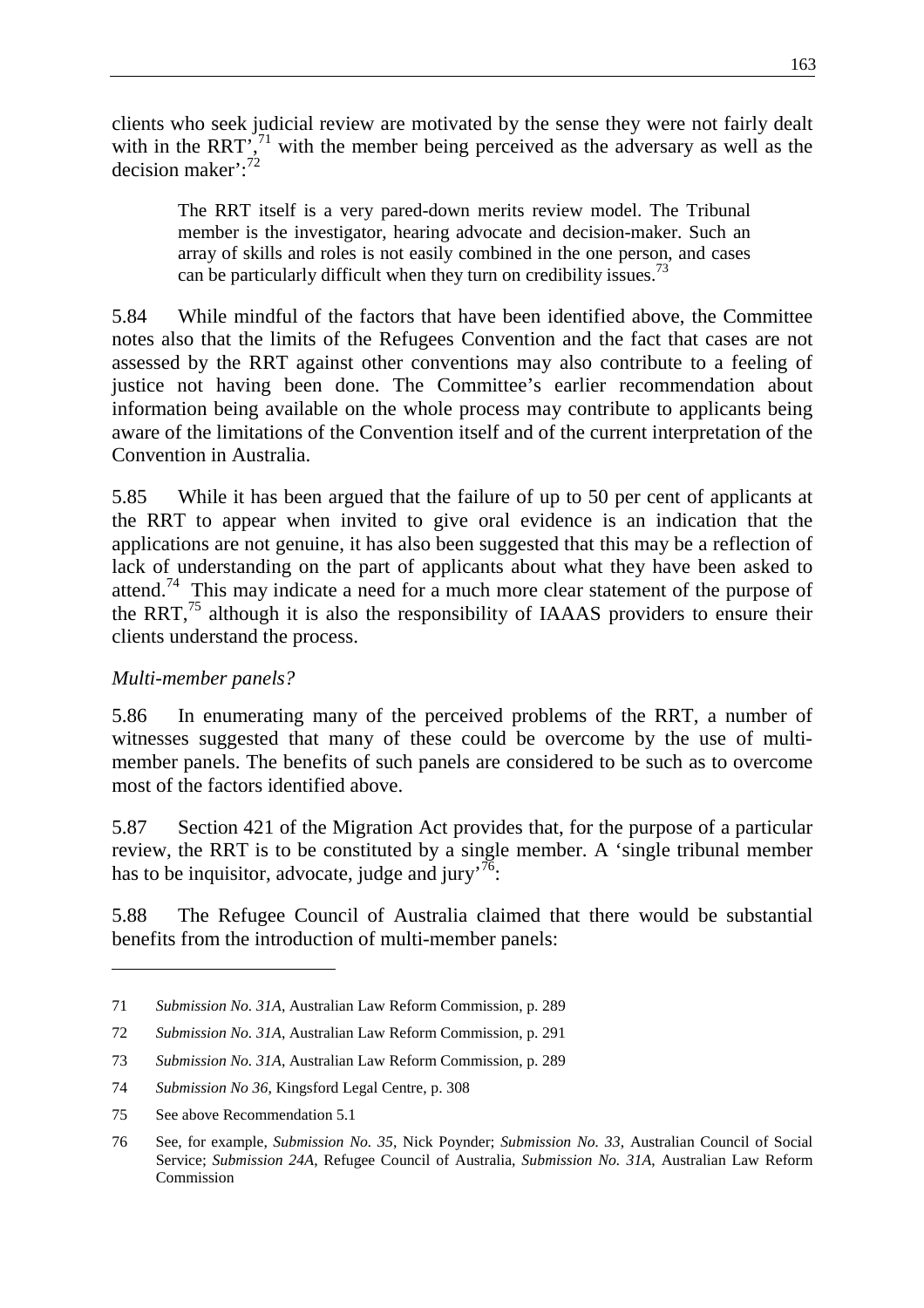- members get to see the style of other members...;
- new or less experienced members would be able to learn from their peers;
- members expand their repertoire of questioning techniques and interpersonal behaviour relevant to working with refugee status applicants, in particular those who are very nervous and/or highly traumatised;
- members are able to discuss a case with a colleague who is familiar with the evidence and has been present at the hearing. This way they can cross reference their deliberation process with that of a colleague who may approach things in a different manner and/or view things from a different perspective;
- members whose interpersonal style is detrimental to the inquisitorial process or who have become burnt out due to the nature of the work can readily be identified and counselled;
- multi-member panels lessen the possibility of actual or perceived bias;
- in cases of considerable complexity where the collective wisdom of the members would strengthen the decision, the constitution of multimember panels would be of particular benefit; and
- applicants benefit from having such subjective matters as assessment of credibility taken out of the hands of one person.<sup>77</sup>

5.89 A similar series of benefits was also listed by the Administrative Review Council.78 The RILC also argued that multi-member panels would overcome some of concerns with credibility issues, stating that a multi-member panel:

...would significantly reduce the scope for unfair credibility findings. The consultation by all three members would provide an important brake on any caprice in reaching findings of fact. The benefit of the doubt would be accorded to the applicant if there was disagreement between the members about the veracity of the claims.<sup>79</sup>

#### The purpose of the RRT should not be distorted

5.90 The Committee believes that the increase in the number of persons on a panel is not necessarily a solution to a number of identified problems that appeared to result from the inquisitorial process *per se*, and from factors outside the control of the

<sup>77</sup> *Submission No. 24A*, Refugee Council of Australia, pp. 268-270. See also *Submission No. 33*, Australian Council of Social Service, p. 223

<sup>78</sup> Administrative Review Council, *Better Decisions: Review of Commonwealth Merits Review Tribunals*, Report No. 39 (AGPS 1995), p. 53

<sup>79</sup> *Submission No. 38*, Refugee & Immigration Legal Centre, p. 330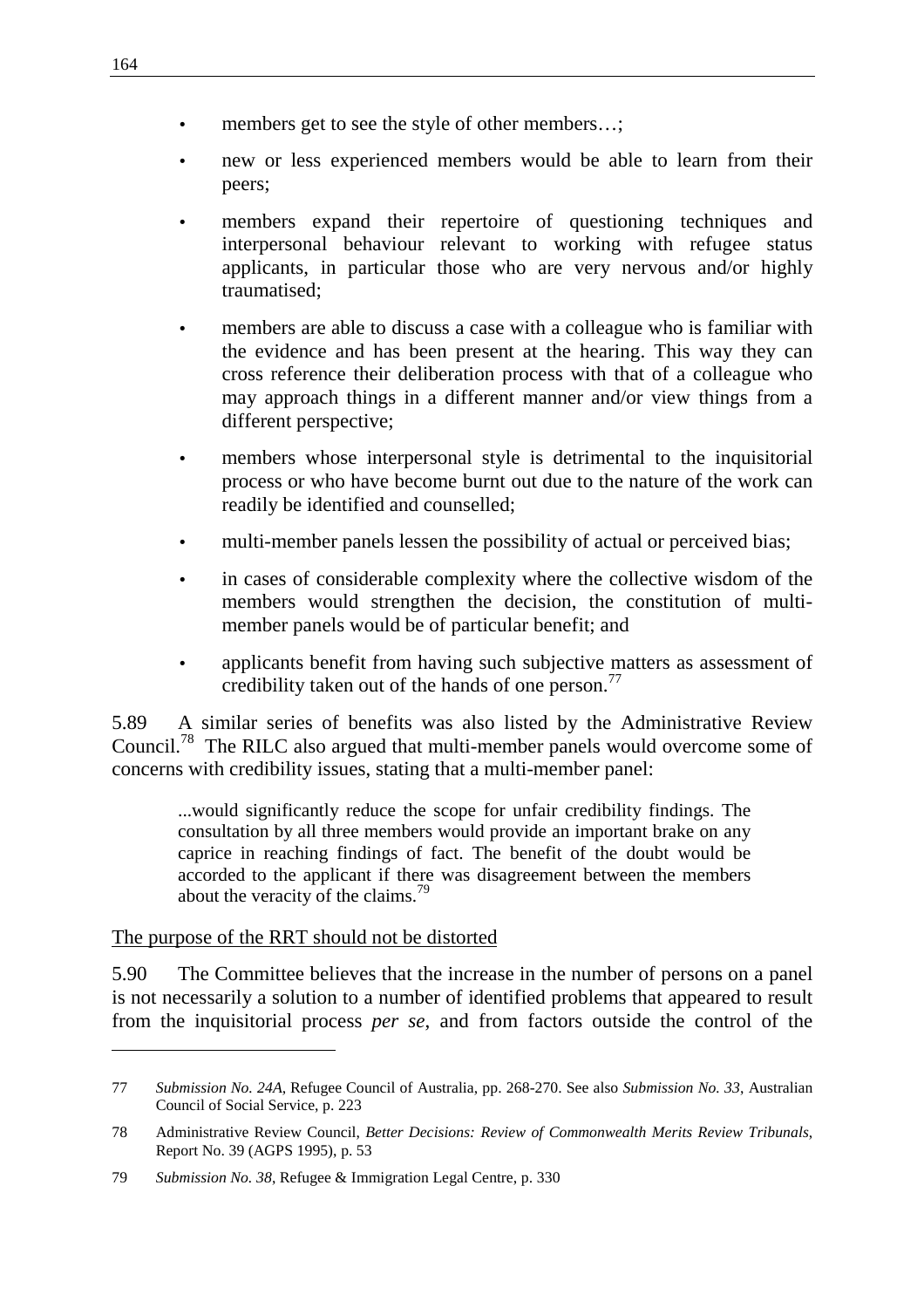Tribunal, specifically the quality of decisions made by the department, and the limited number of interviews of applicants at the primary decision-making stage. The latter problem can only be resolved by improving the departmental process. The former, in many instances, is more to be resolved by ensuring that what is appropriate to the inquisitorial process is maintained and adhered to.

5.91 For this reason, the Committee has recommended above that there be greater clarity about the process and what it can and cannot offer, including the limitations placed upon the Tribunal.<sup>80</sup> It has also made a recommendation about training in the inquisitorial process and considered other issues of training for Tribunal members. $81$ 

5.92 With respect to other matters, such as bias, credibility, and a feeling of not having been listened to, the Committee considers that certain of these may result in part at least from the expectations of the applicants and the level of service provided. At this point, the Tribunal is limited by the Refugees Convention and by fairly specific understandings of what the various grounds embrace. It is unlikely that a multi-member panel will be able to change this and increase satisfaction. Where an application is unsatisfactory, it may be that there is no genuine ground under the Refugees Convention and nothing the member asks can elicit this. There is little value in attributing such problems to the RRT.

5.93 Similarly, it is likely that many persons will continue to feel aggrieved regardless of the number of persons on the panel and regardless of the length and detail of questioning. It is not the role of any tribunal or court to provide a solution which will leave everyone satisfied.

5.94 This is not to say that there are no likely benefits arising from a larger panel. Complaints which refer to the behaviour of a member, if justified, do not need to be resolved by increasing the panel, but by the imposition and maintenance of standards of behaviour. Where complaints are consistent – and there should be evidence of this in the tape of the hearing – then the Principal Member should take appropriate action.

5.95 Procedures should not be a matter of individual choice, but fall within the province of standard practice. Papers produced on standards – such as the documents provided by the Tribunal on credibility – should be guidelines which the Principal Member must ensure are read and understood. Nonetheless, any member deemed to be biased or aggressive may be inclined to behave less obviously in the presence of colleagues, and any member with poor quality information may be shown up by another member more familiar with an area.

<sup>80</sup> See above, Recommendation 5.1

<sup>81</sup> See above, Recommendation 5.2 and also Paragraph 5.97 and Paragraphs 5.139-5.151, and Recommendation 5.8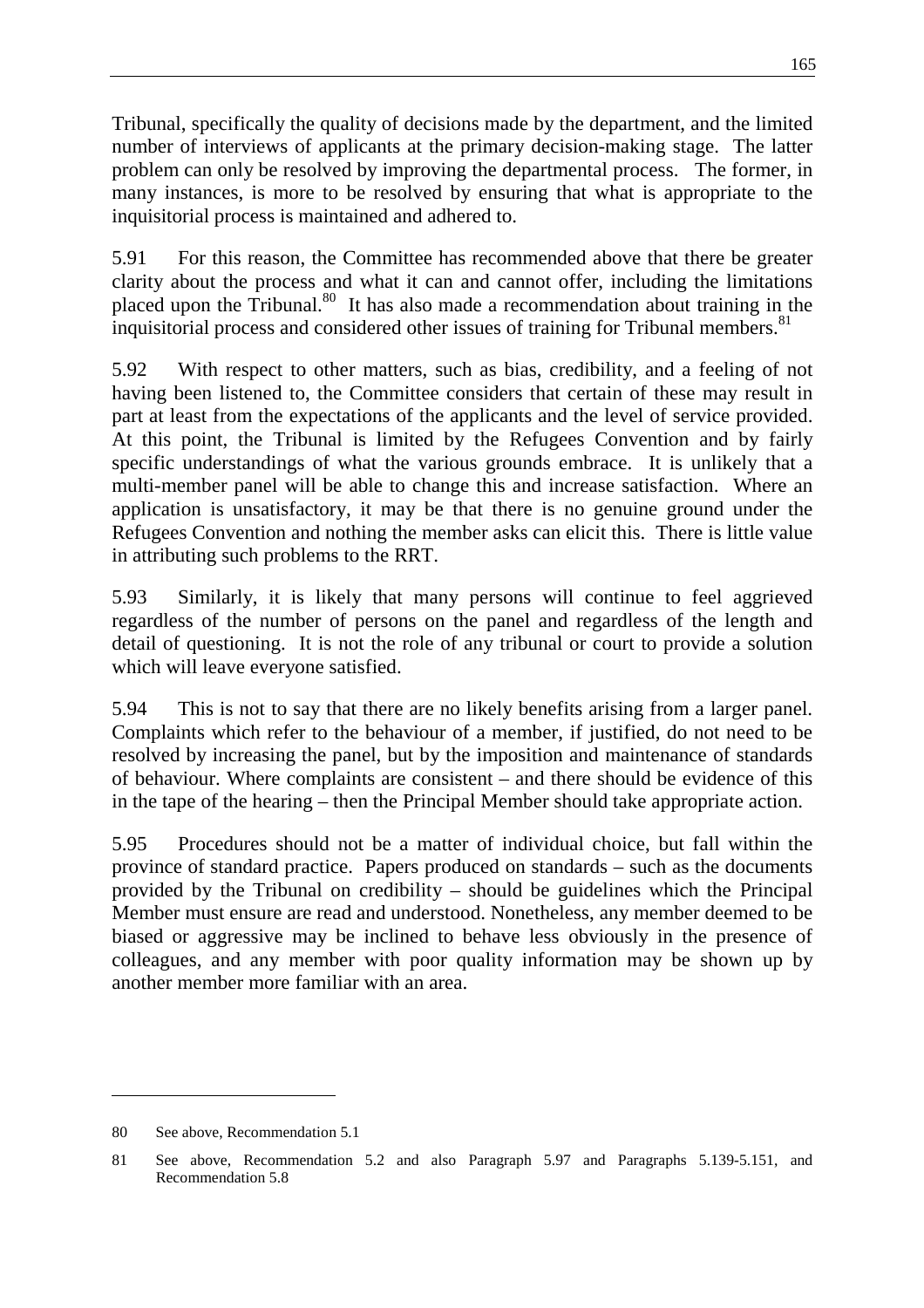#### Complex issues

5.96 Another area in which there may be benefit from multi-member tribunals are in the more complex cases:

The experience of the Refugee Review Tribunal is eloquent that there are difficult issues which cannot be resolved by a single member sitting alone. If the Tribunal structure continues along the framework of a single member sitting alone, then the Federal Court will by default become the second level of appeal.<sup>82</sup>

5.97 However, it is not clear how many of the cases heard by the RRT could be considered complex, and if there are large numbers of 'basic' cases which could continue to be heard by one fairly experienced member, perhaps with newer members sitting in. Because of the other factors identified – perhaps poor work by the primary decision maker; incomplete applications; cases which have limited chance of success under the grounds of the Convention itself –it is difficult to determine if there are many matters which may require two or three members. The situation may be resolved by better training , including on the inquisitorial process:

I think the RRT cases in the Federal Court indicate that a lot of members have difficulties with the hearing process. Where you have that demonstrated you can put those members in with another more experienced member and they can be essentially learning on the job.<sup>83</sup>

5.98 A further benefit identified with multi-member panels was the capacity to obtain more quickly an idea of what was appropriate practice. The ALRC for example suggested that individuals might tend to be more easily sidetracked by irrelevant matters, and unable to assess them appropriately. Tribunals with more than one member allows discussion of an issue at hand, and can be a good approach.<sup>84</sup>

#### Comparison with other tribunals

5.99 The Committee notes that much information has been provided on the merits of other multi-member tribunals. Although there has been comparison with the SSAT and other bodies, $85$  it is important not to forget that the persons most directly involved are likely to be in somewhat different situations**.** Regardless of the complexity of many SSAT cases, the 'facts' of the matter are generally more readily available, and

<sup>82</sup> *Transcript of evidence*, Mr John McMillan, p. 254

<sup>83</sup> *Transcript of evidence*, Australian Law Reform Commission, p. 514

<sup>84</sup> *Transcript of evidence*, Australian Law Reform Commission, p. 514

<sup>85</sup> The National Convenor of the Social Security Appeals Tribunal (SSAT), noted that there had been a recommendation to provide for a maximum rather than a minimum of three members in special circumstances for the SSAT. The type of cases that could be heard as single member panels would comprise 'simple, straightforward ones' including cases involving 'a simple issue at law, no discretion, the fact is simple, date of commencement issues, jurisdiction appeals'. A trial by the SSAT revealed that the majority of cases heard would continue to be heard by more than one member, with a substantial number by two-member panels. *Transcript of evidence*, Social Security Appeals Tribunal, pp. 459-460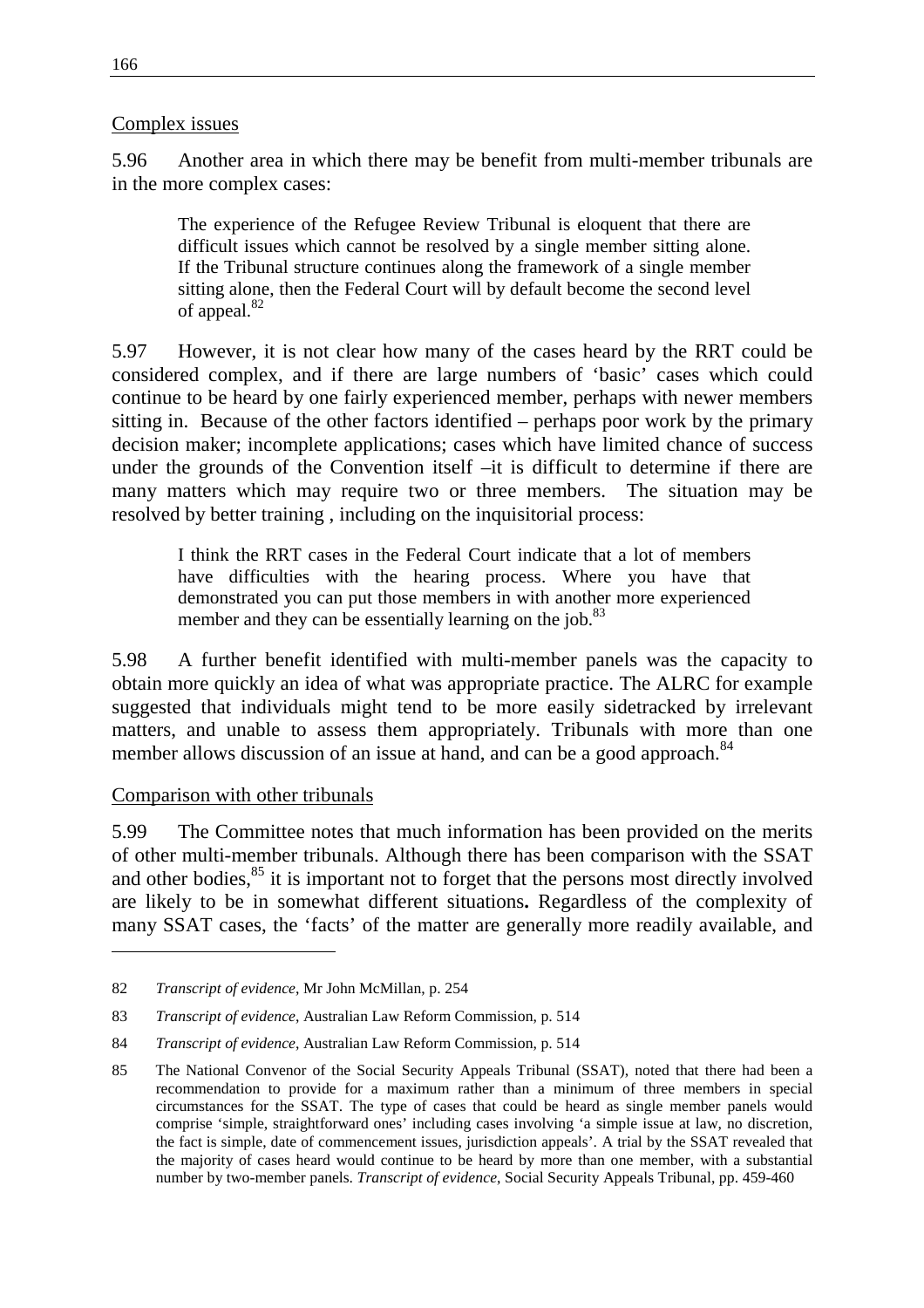the individuals concerned are likely to have been living in Australia or supported by someone who is more familiar with the system.

5.100 The RRT applicant is subject to pressures which may make it difficult to see that there is an impersonal system, under which he does not qualify. In such circumstances, the benefits of a two or more member panel may be more for the tribunal members than the applicant, in that the members may feel they have sought to clarify the situation and are convinced they cannot do any more. In addition, benefits may also arise in the area of credibility if multi-member panels are less prone to 'country fatigue'.<sup>86</sup>

## Costs

5.101 The Refugee Council of Australia identified the additional costs of multimember panels in terms of sitting fees, provision of papers and travelling costs as the main disadvantages to the multi-member approach.<sup>87</sup>

5.102 The Council considered that:

…the advantages of multi-member panels justify the additional cost in many cases. Savings from the use of single members to deal with cases that would benefit from a multi-member panel are a false economy

…limitations such as the mandatory single-member operation in the RRT should be abandoned. $88$ 

5.103 The ARC also argued that the potential additional costs associated with constituting multi-member panels could be limited as a result of:

- improved applicant satisfaction;
- increased member skills and confidence;
- increased efficiency; and
- reduction in number of judicial appeals.<sup>89</sup>

5.104 The ALRC stated:

 $\overline{a}$ 

Single member panels may not be cost effective if the effect of such attenuated processes is that applicants feel aggrieved at the process and seek further, costly judicial review. This human factor has to be calculated in the

<sup>86</sup> *Submission No. 38*, Refugee and Immigration Legal Centre, pp. 329-330

<sup>87</sup> Administrative Review Council, *Better Decisions: Review of Commonwealth Merits Review Tribunals*, Report No. 39 (AGPS 1995), p. 53

<sup>88</sup> Administrative Review Council, *Better Decisions: Review of Commonwealth Merits Review Tribunals*, Report No. 39 (AGPS 1995), p. 54

<sup>89</sup> *Submission No. 31A*, Australian Law Reform Commission, p. 292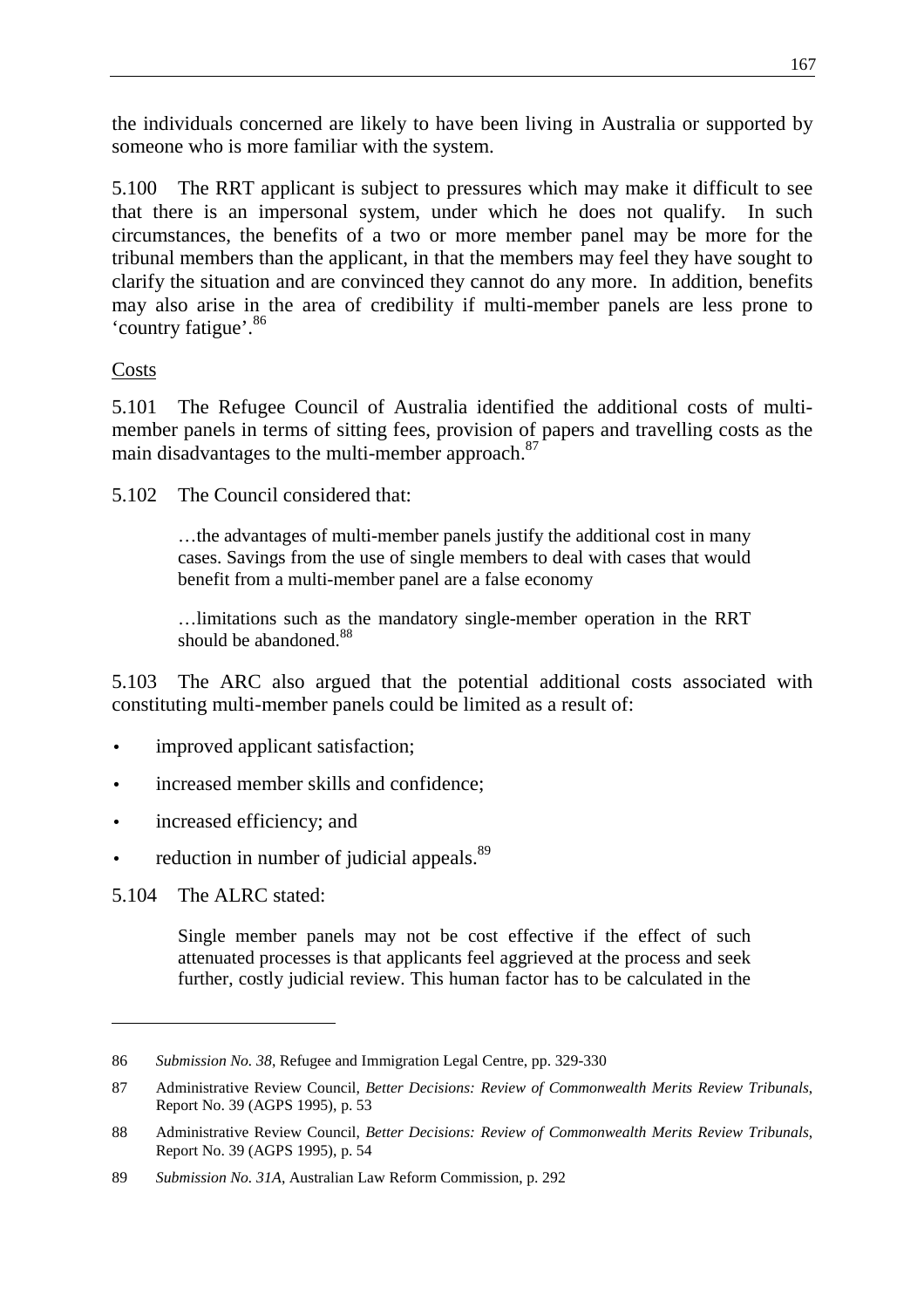efficiencies extracted from litigation and review systems. Adjustments could be made to the merits review process which might obviate the need for exceptional legislation challenging the assumptions of our legal system in which judicial review has a beneficial supervising role to play. $90$ 

5.105 The ALRC indicated that multi-member panels need not be a more expensive option, because 'you can set it up so that a member becomes the decisive member in those hearings, that they undertake to write the decision, so that you can have two hearings'.<sup>91</sup> In this way three members could sit on three panels during the day, with the decision writing responsibilities being shared between them – the first panel could be headed by one member who writes the decision, and then that member is a panel member in the next hearing without the write up responsibility.

#### Attitude of the RRT to multi-member panels

5.106 In its 1994-95 annual report, the RRT expressed the view that multi-member panels would enhance the quality and consistency of decision-making.<sup>92</sup> When questioned by the Committee about whether multi-member panels of the RRT would be more desirable than single-member panels, the then Acting Principal Member noted the resource implications of such a change to the existing legislative requirements, and further stated:

I do not think I have a view on whether it would be more effective or not. I think that probably is for others to say. I have indicated earlier that I think the present system can work and can work quite well.<sup>93</sup>

5.107 The Committee notes that comments by the Registrar of the RRT of the value of having 'another eye to look at the decision'.<sup>94</sup>

## **Conclusions**

 $\overline{a}$ 

5.108 The Committee does not consider that the problems identified above can be easily solved by changing the format of the tribunal. However, it does consider that, in conjunction with improved decision-making at the primary stage, improved provision of information to applicants, better application advice and assistance, and greater clarity about the methodology of the tribunal, there may be benefits from being able to hear some RRT cases with larger panels.

<sup>90</sup> *Submission No. 31A*, Australian Law Reform Commission, p. 297. See also *Submission 24A*, Refugee Council of Australia, p. 270

<sup>91</sup> *Transcript of evidence*, Australian Law Reform Commission, p. 514

<sup>92</sup> Refugee Review Tribunal, *Annual Report 1994-95*, p. 7

<sup>93</sup> *Transcript of evidence*, Refugee Review Tribunal, p. 89

<sup>94</sup> *Transcript of evidence*, Refugee Review Tribunal, p. 395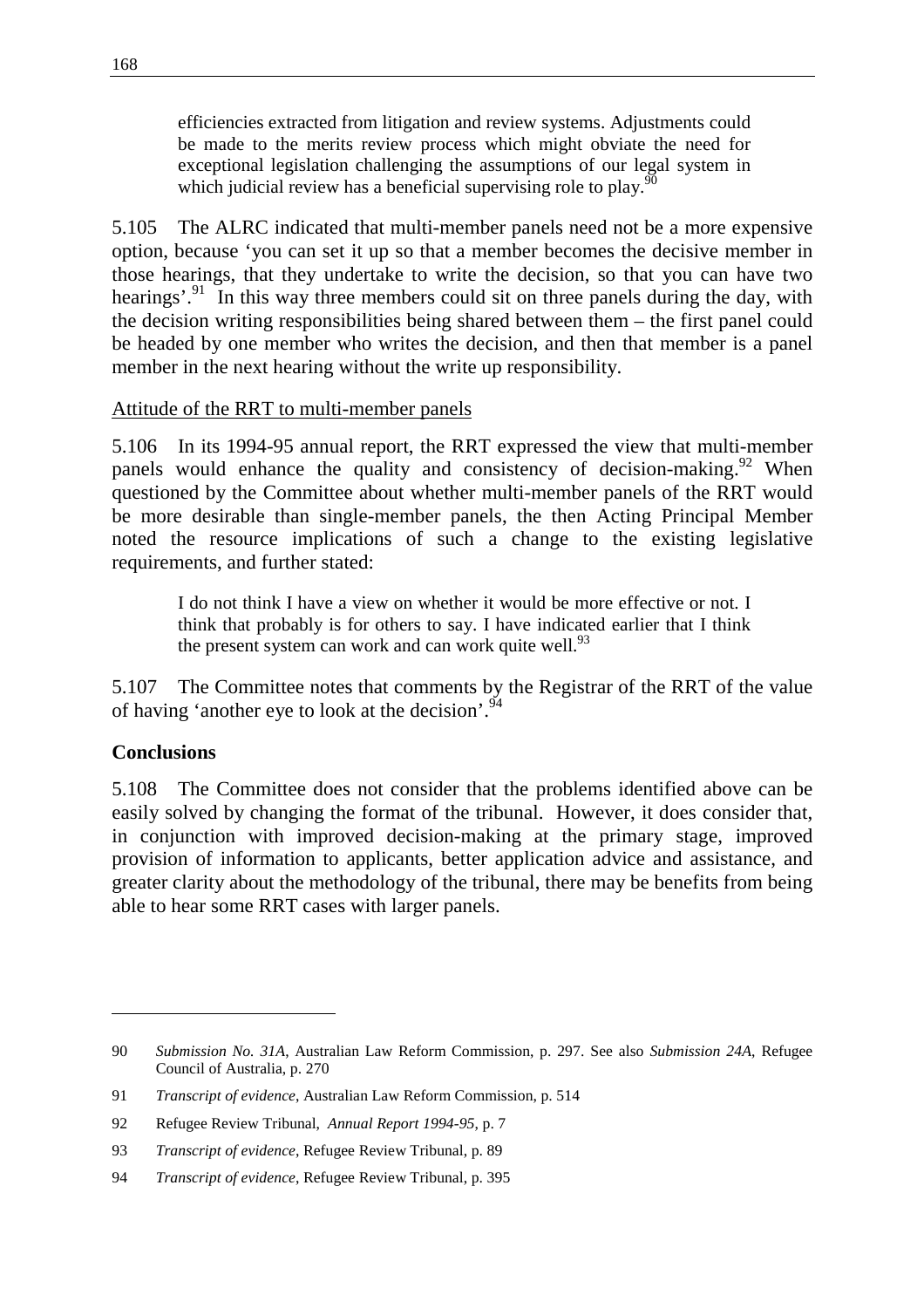## **Recommendation**

#### **Recommendation 5.4**

The Committee **recommends** that the Refugee Review Tribunal be able to sit as a single member body and as a panel of two and up to three members as appropriately determined by a Senior, or the Principal, Member. Members would be drawn from people with appropriate backgrounds for considering refugee and humanitarian applications.

5.109 Increased flexibility of the RRT arising from this would, in the Committee's view, address the issues of:

- the need to have proper and consistent application of law so as to address the causes for appeals to the Federal Court on points of law;
- the risk of bias in decisions with balance provided by other panel members;
- the risk that all relevant country information is not taken into account; and
- the need to properly undertake the inquisitorial nature of refugee and humanitarian application reviews.

5.110 The panel approach would also help ensure the continual dissemination of information and reasons behind decisions within the RRT itself. The Committee would expect the panel structure to contribute to a continuous improvement in the quality of decision-making by the RRT.

5.111 The Committee's recommendations that the RRT add a panel structure and that applicants have greater information and assistance in preparing applications, coupled with the provision of adverse information from the primary decision maker and the RRT, are also designed to address the issue of credibility.

# *Independence of the RRT*

5.112 Another issue which is expected to be addressed through the establishment of multi-member panels is that of compliance or lack of independence.

…let us say there are 10 members whom I might say are bad or biased or something like that—if you had three-member tribunals, you would be terribly unlucky to get three really bad ones…It also spreads the skills and gives different perspectives and a balance of different views, but in terms of people's concern about the quality of RRT members, you would almost be guaranteed to get a mix of both 'good' and 'bad' members on a tribunal.<sup>95</sup>

<sup>95</sup> *Transcript of evidence*, Nick Poynder, p. 103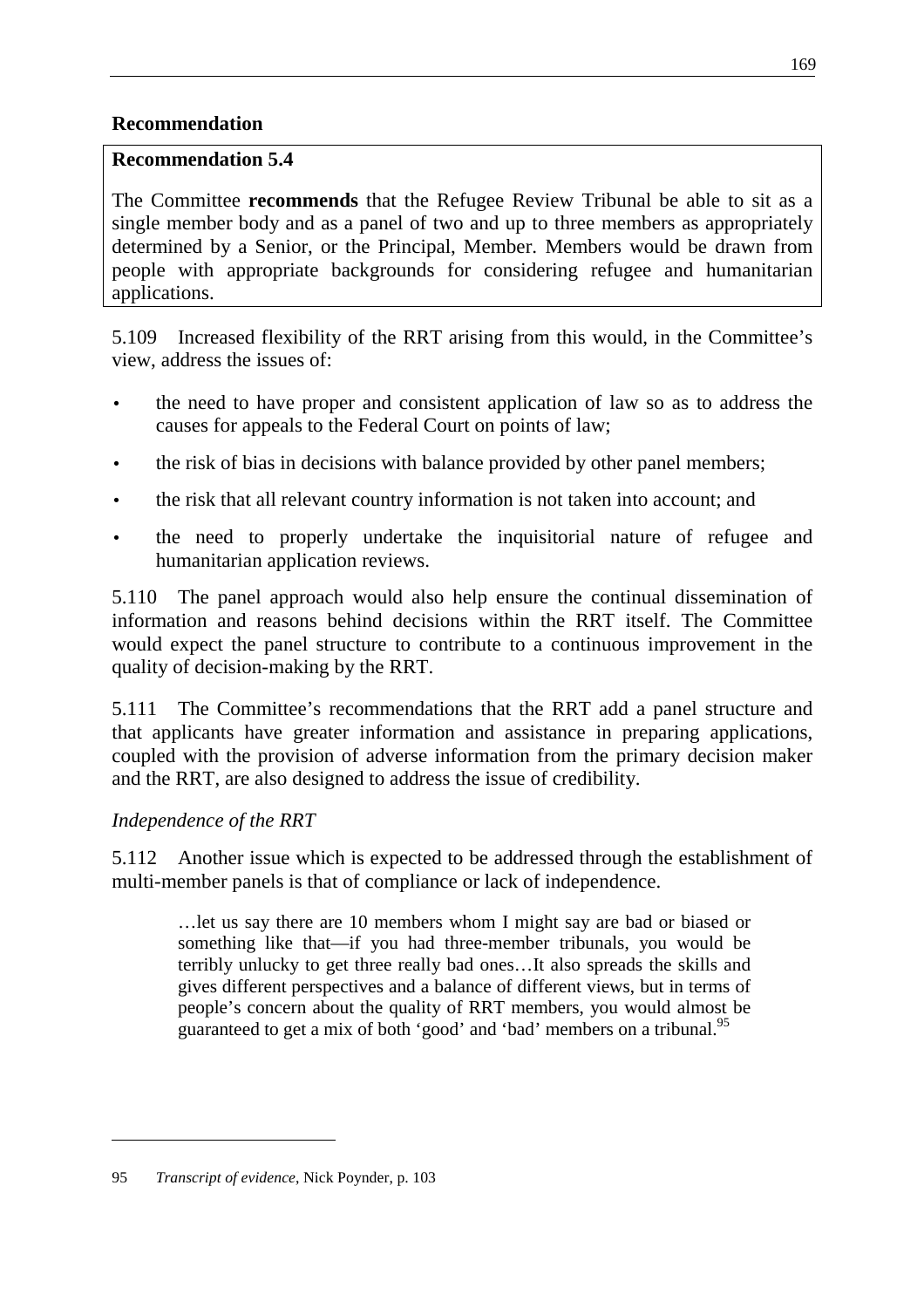5.113 The same witness indicated that the perceived lack of independence of the RRT contributed to the decision of many asylum seekers to appeal to the Federal Court, stating:

In my view the number of appeals from the RRT to the courts will continue to rise for as long as applicants and their advisers continue to lose faith in the RRT as an "independent" decision-making body. In my experience most practitioners perceive that, with the increasing politicisation of the refugee determination process, there is a greater pressure on the RRT to reject cases, and this has been borne out by the ever-decreasing number of cases approved by the RRT.<sup>96</sup>

5.114 The Committee notes that set aside rates for the RRT have decreased since it was established in 1993, with a rate for 1993-94 of 14 per cent, for 1994-95, 17 per cent, for 1995-96, 18 per cent, for 1996-97, 12 per cent and for 1997-98, 10 per cent.<sup>97</sup>

5.115 Direct criticism has been made of the current minister, previous ministers and the department who implement those decisions. The Committee Chair noted:

I am dealing with the global criticisms rather than the specific criticisms. Part of the defence of these criticisms is that there is an independent RRT which assesses and reviews those decisions. But when you find that some of the decision makers in that independent body are employees on leave from the department, it does bring into question the perception of independence which we have addressed.<sup>98</sup>

5.116 While noting that it is difficult to counter perceptions of lack of independence, the RRT stated:

In terms of the objectivity of the tribunal, I would say that you have to look at the tribunal as a whole in terms of the fairly large membership of the tribunal and the background of the people there. We come from a broad cross-section of professions. The objectivity can only be determined by looking at what the tribunal is doing and whether the tribunal is seen to be acting in an independent way, despite the fact that one or two people have links to DIMA, which they may or may not ever be in a position to take up again.<sup>99</sup>

5.117 The Refugee Council of Australia, prior to the establishment of the RRT, had expressed concern that the former review body, the Refugee Status Review

<sup>96</sup> *Submission No. 35*, Mr Nick Poynder, p. 250

<sup>97</sup> Refugee Review Tribunal, *Annual Reports 1993-94 to 1997-98*

<sup>98</sup> *Transcript of evidence*, Senator McKiernan, p. 703

<sup>99</sup> *Transcript of evidence*, Refugee Review Tribunal, p. 703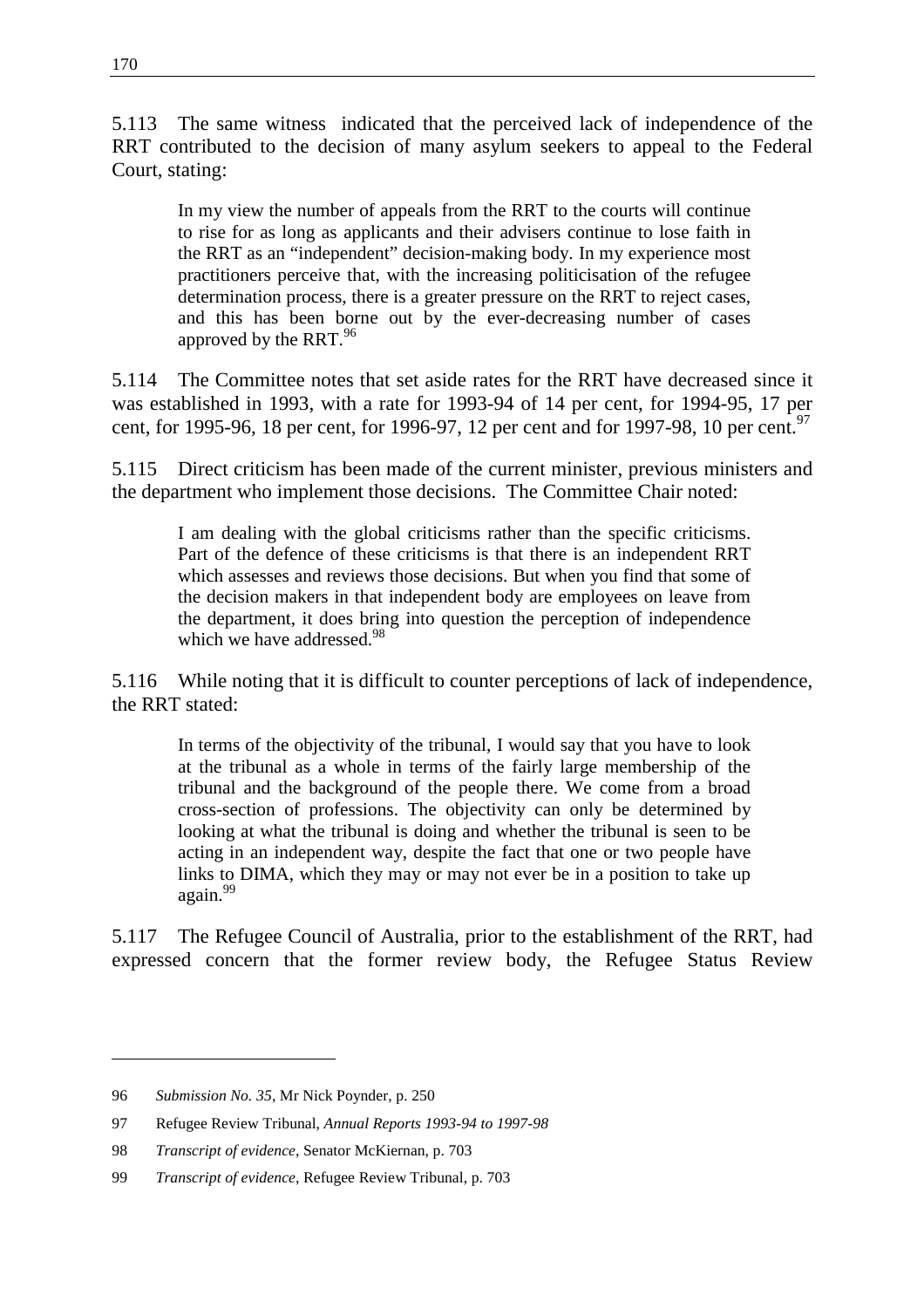Committee had not been sufficiently independent from the Department of Immigration to avoid the perception of bias. $100$ 

5.118 The Committee notes that, under s499 of the Migration Act, the Minister may give directions to the RRT where the directions are about:

- a) the performance of those functions; or
- b) the exercise of those powers.

5.119 Mr Poynder noted that the RRT was still 'structurally' a part of the Executive and was therefore 'in practical terms subject to influence from the government of the day.' He stated:

The RRT is funded by the executive, members are appointed by the Executive with significant input from the Minister, and the appointments are for a limited period… so that threats of non-reappointment is always a possibility for Tribunal members.<sup>101</sup>

5.120 The Refugee Advice and Casework Service (RACS), in its submission to the committee, expressed concern about the ability of the RRT to operate independently and the 'extent to which an independent merits review tribunal can and should be directed by government policy'. It drew attention to statements made by the Minister for Immigration and Multicultural Affairs:

There is no doubt that tribunals are meant to be independent decisionmaking bodies. It is undeniably the role of all members to be impartial and free from bias. It is equally true that it is not the role of tribunals to determine migration policy. That is a matter for the government of the day. It is essential that each and every member of the tribunal is aware of and acts on government policy as expressed in the migration legislation, has full regard to ministerial policy directions, and gives due weight to supporting policy guidelines.<sup>102</sup>

5.121 These comments were made at the launch of the Migration Review Tribunal. It is not clear to the Committee that these comments could be specifically applied to the Refugee Review Tribunal, although the comments do have general application to the functioning of any Tribunal.

<sup>100</sup> *Submission No. 24A*, Refugee Council of Australia, p. 263

<sup>101</sup> *Submission No. 35*, Mr Nick Poynder, p. 249

<sup>102</sup> Speech by Minister for Immigration, Launch of the Migration Review Tribunal, 4 June 1999 quoted in *Submission No. 46*, Refugee Advice and Casework Service, p. 415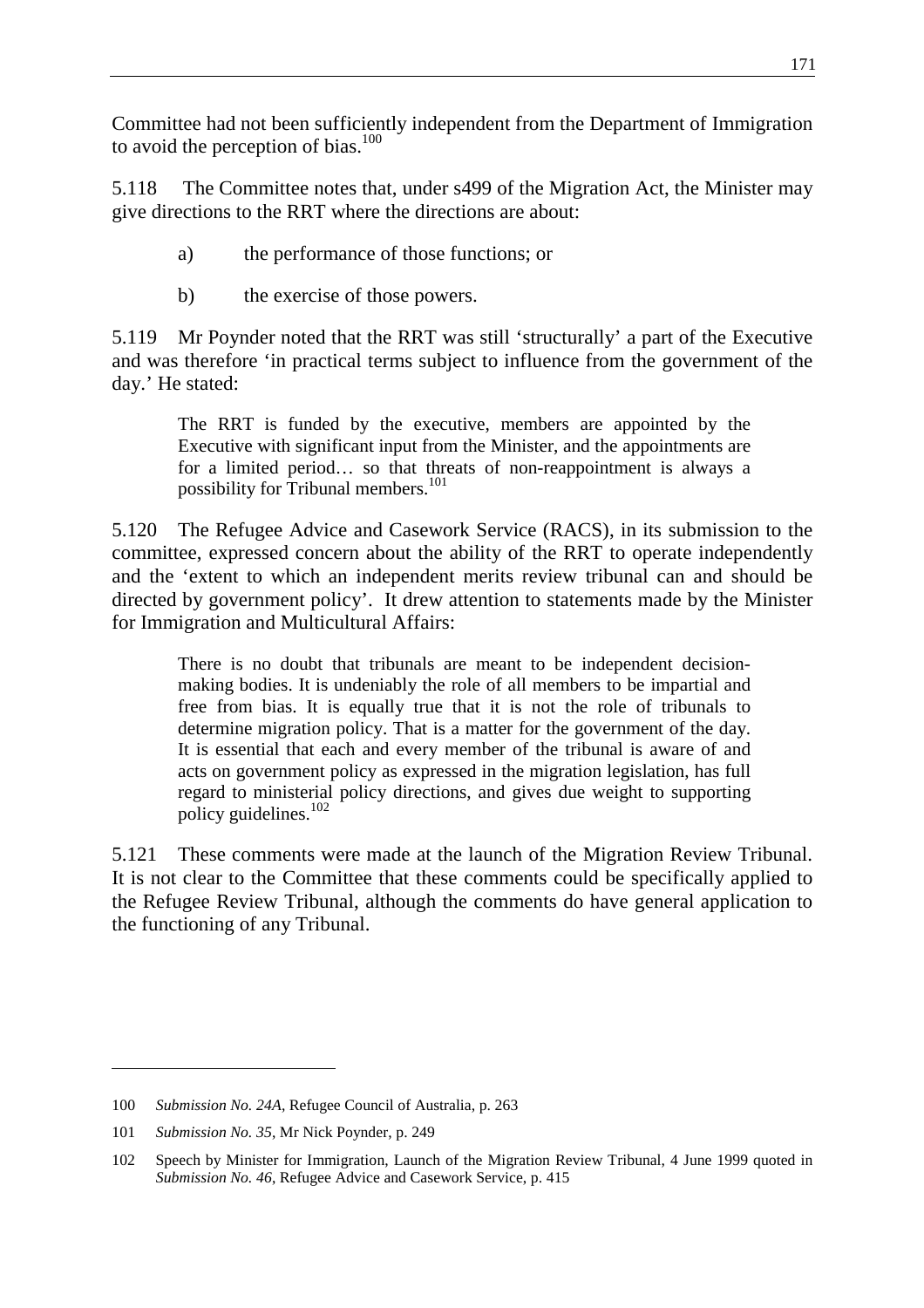## **Recommendation**

#### **Recommendation 5.5**

The committee **recommends** the Principal Member of the RRT should be a person with judicial experience.

## *Role of the RRT with respect to policy issues*

5.122 Amnesty International when referring to the interpretation of the 1951 Convention definition of 'refugee', noted that some grounds that were not recognised in Australia were recognised overseas, and that others could be interpreted in a wider or narrower way.

5.123 In the Committee's view, the RRT's function is to meet or assess applications against Australia's obligations under the 1951 Convention. In carrying out this function, the RRT's deliberations must be separate from Australia's broader migration policy. The Committee considers that the RRT would be over-stepping its duties and powers to apply interpretations of what constitutes refugee status in such a way that people who do not strictly fall within the Convention definition are admitted to Australia as refugees.

5.124 Were the RRT to operate outside its charter in this way, it would be straying into the field of general migration policy and must expect a policy-type response from the responsible minister. Nonetheless, the committee notes that there has been some broadening of the meaning of various terms in the Refugee Convention and that this is likely to continue. $103$ 

5.125 The Committee expects that those involved in decision-making under the proposals in this report will not seek to extend their remit beyond the minimum requirements that Australia has under international agreements and conventions nor beyond the additional limits applied by virtue of government policy. Should this occur, the minister ought to be able to effectively re-impose the government's policy by direction, or in the worst case, re-examine the policy.

## *Appointment of members*

5.126 The RILC has also expressed concern at the manner in which members are appointed to the RRT and the detrimental effect this has on the perception of independence of the RRT. Members are appointed by the Governor-General on the recommendation of the Minister who also fixes the terms of appointment for members. The RILC states:

<sup>103</sup> See above, Chapter 1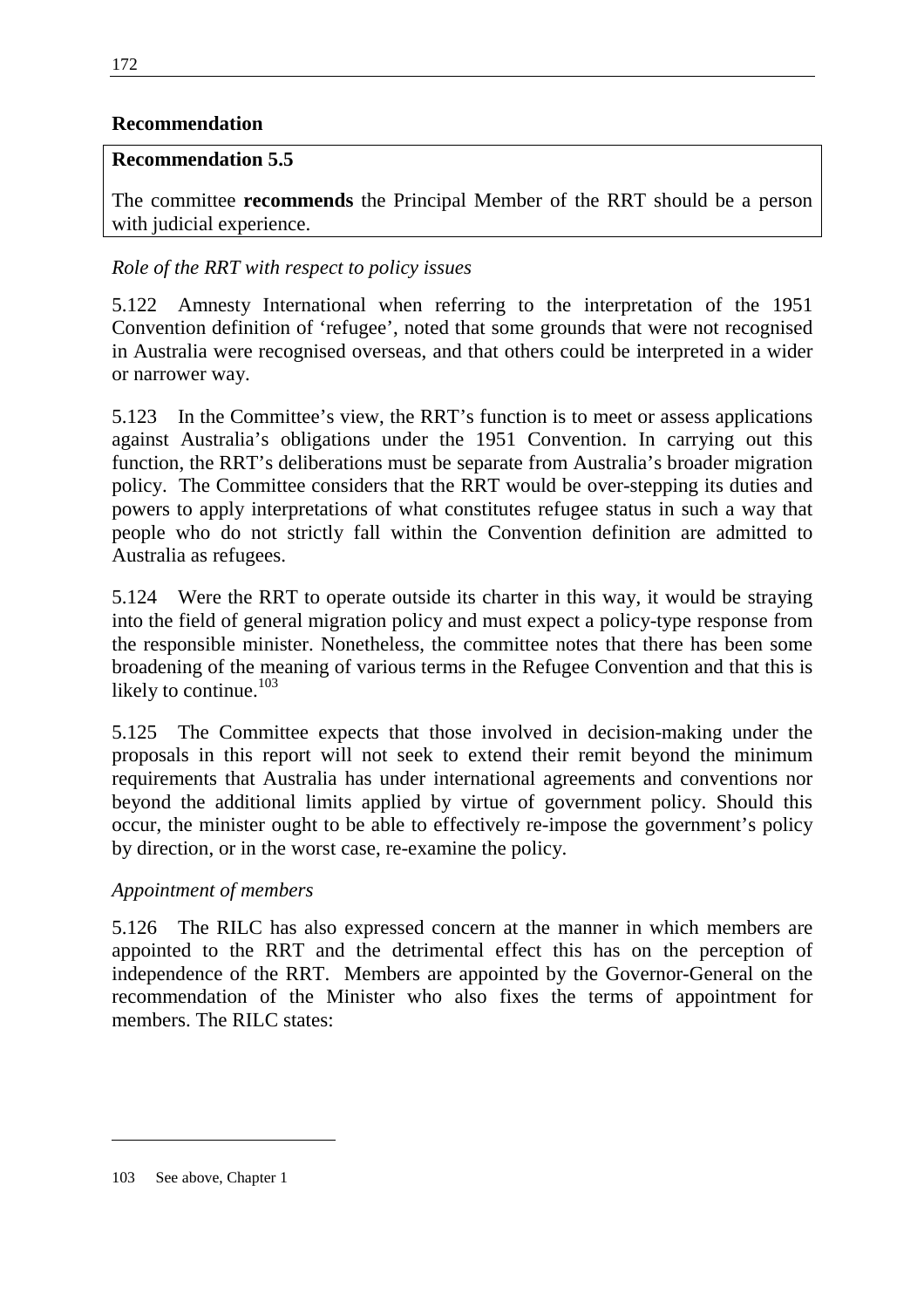It is fundamentally inconsistent with basic rules of independent administrative merits review for Departments whose decisions are to be reviewed to appoint their 'reviewers'.<sup>104</sup>

5.127 A number of factors contribute to the perception of a lack of independence on the part of the RRT, including the proportion of former DIMA officers appointed as members of the RRT.<sup>105</sup> The RRT advised that out of the present 52 members, three are former DIMA officers. This compares with six out of the 52 coming from the Attorney-General's Department. Twenty-nine of the current members are lawyers.<sup>106</sup> The RILC stated, for example, that one of the members of the Melbourne Tribunal is a former Victorian State Director of the department.<sup>107</sup> The former Acting Principal Member had previously been employed in the department:

The appointment of new Members to the RRT who come from DIMA backgrounds also changes the atmosphere of the RRT. These officers have been trained to function in a certain manner; they are interrogative and begin from a position of disbelief. $108$ 

5.128 In the Committee's view departmental officers working as Tribunal members are subject to actual or perceived pressure to take account of the department's and the minister's wishes at any given time. This will limit their capacity either to make an impartial decision, or to be seen to make an impartial decision.

#### **Recommendation**

 $\overline{a}$ 

#### **Recommendation 5.6**

The committee **recommends** that officers from DIMA, Attorney-General's or DFAT should not be RRT members. Officers seeking such placements should move to the unattached list.

#### *Performance measurement*

5.129 The RRT advised that its Resource Agreement with the Department of Immigration and Multicultural Affairs and the Department of Finance and Administration is dependent on the RRT meeting a target number of decisions per year at a specified cost per decision.<sup>109</sup>

5.130 This point was cited as an example of why the review by the RRT is inadequate. A witness to the Committee stated:

<sup>104</sup> *Submission No. 38*, Refugee & Immigration Legal Centre, p. 326

<sup>105</sup> *Transcript of evidence*, Senator Payne, p. 72

<sup>106</sup> *Transcript of evidence*, Refugee Review Tribunal, pp. 72-73

<sup>107</sup> *Submission No. 38*, Refugee & Immigration Legal Centre, p. 326

<sup>108</sup> *Submission No. 39*, Mr John Young, p. 356

<sup>109</sup> Refugee Review Tribunal, *Supplementary information* (September 1999), p. 6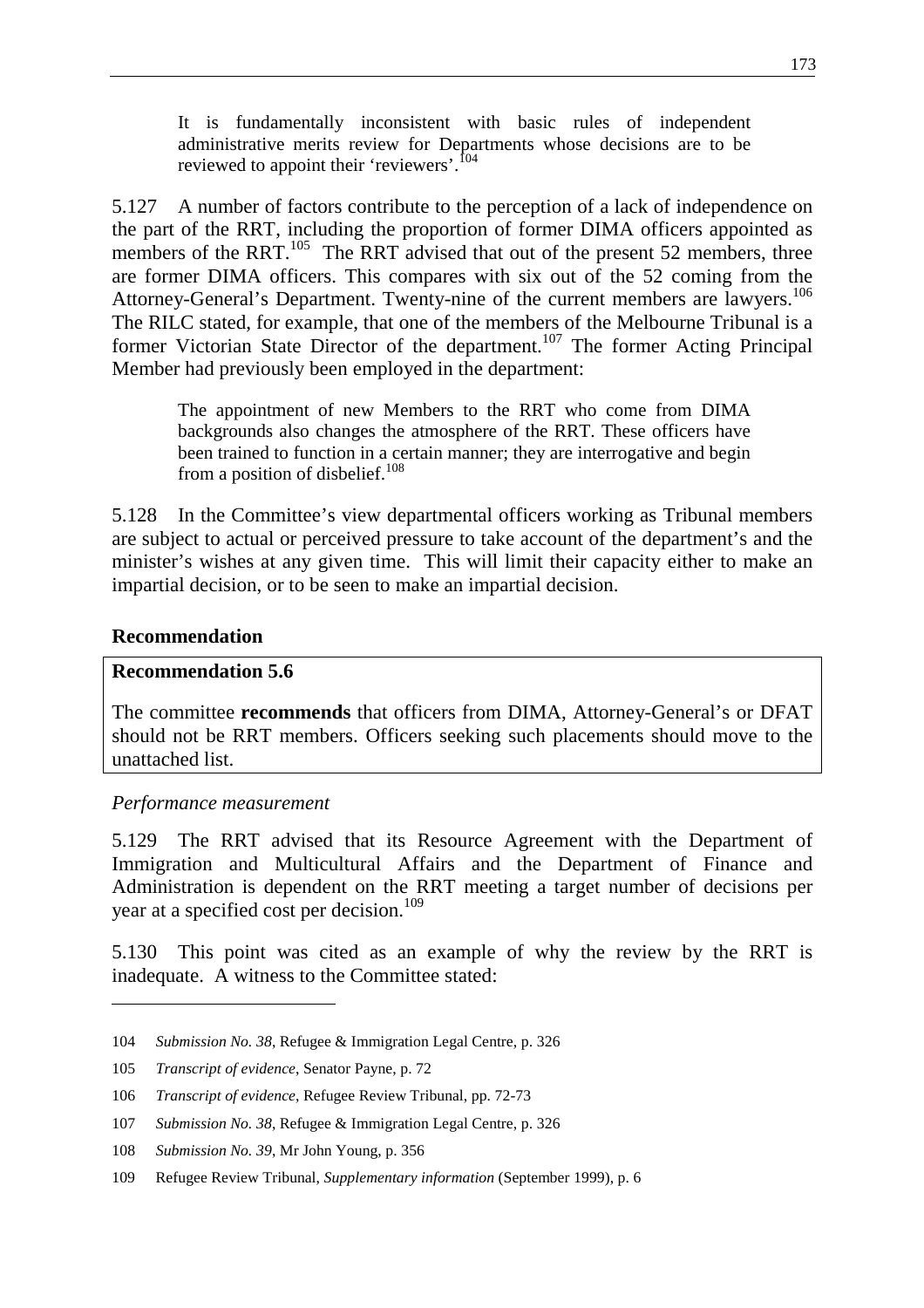…it has been made clear to members that the chief factor governing their appointments is their productivity (how many decisions each member makes per year). In these circumstances RRT members cannot afford to take the time to do proper research into their cases, to grant adjournments where necessary, to study the law in depth, to keep up to date with developments in the countries from which applicants come, or to write lengthy decisions which properly address the claims and arguments being advanced on behalf of applicants. All these factors are having a serious impact on the quality of RRT decisions.<sup>110</sup>

5.131 The witness argued that one of the consequences of poor decision making by the RRT is the high number of decisions being overturned by the Federal Court, requiring remittal to the RRT for reconsideration, which 'detracts from the RRT's ability to finalise a case quickly'.<sup>111</sup>

5.132 ACOSS, in its submission to the Committee, expressed concern at the measures that may be adopted to assess the performance of RRT members and to ensure that they are accountable. In particular, they stated that any performance assessment should not 'operate at the expense of independence or good decisionmaking'. ACOSS added:

ACOSS is concerned that any performance appraisal that focuses too heavily on productivity targets or which includes consideration of the set aside or confirm rate would compromise the willingness of Members to conduct cases in an appropriately questioning manner and to seek out relevant and pertinent information.<sup>112</sup>

#### **Recommendation**

#### **Recommendation 5.7**

The Committee **recommends** that DIMA and the Department of Finance and Administration acknowledge the changing workload of the Refugee Review Tribunal, and the differing complexity of its cases. This information should be used to assess appropriate funding levels and/or systems.

#### *Location of the RRT*

5.133 The Committee notes suggestions that the perception of an independent RRT could be strengthened by transferring the RRT to the Attorney-General's portfolio.<sup>113</sup> A number of these were made by legal organisations, including National Legal Aid, and by the Law Council:

<sup>110</sup> *Submission No. 16*, Dr Rory Hudson, p. 77

<sup>111</sup> *Submission No. 16*, Dr Rory Hudson, p. 77

<sup>112</sup> *Submission No. 33*, Australian Council of Social Service, pp. 222-223

<sup>113</sup> *Transcript of evidence*, Refugee Review Tribunal, p. 73. See also above, Chapter 4, Paragraphs 4.80-4.86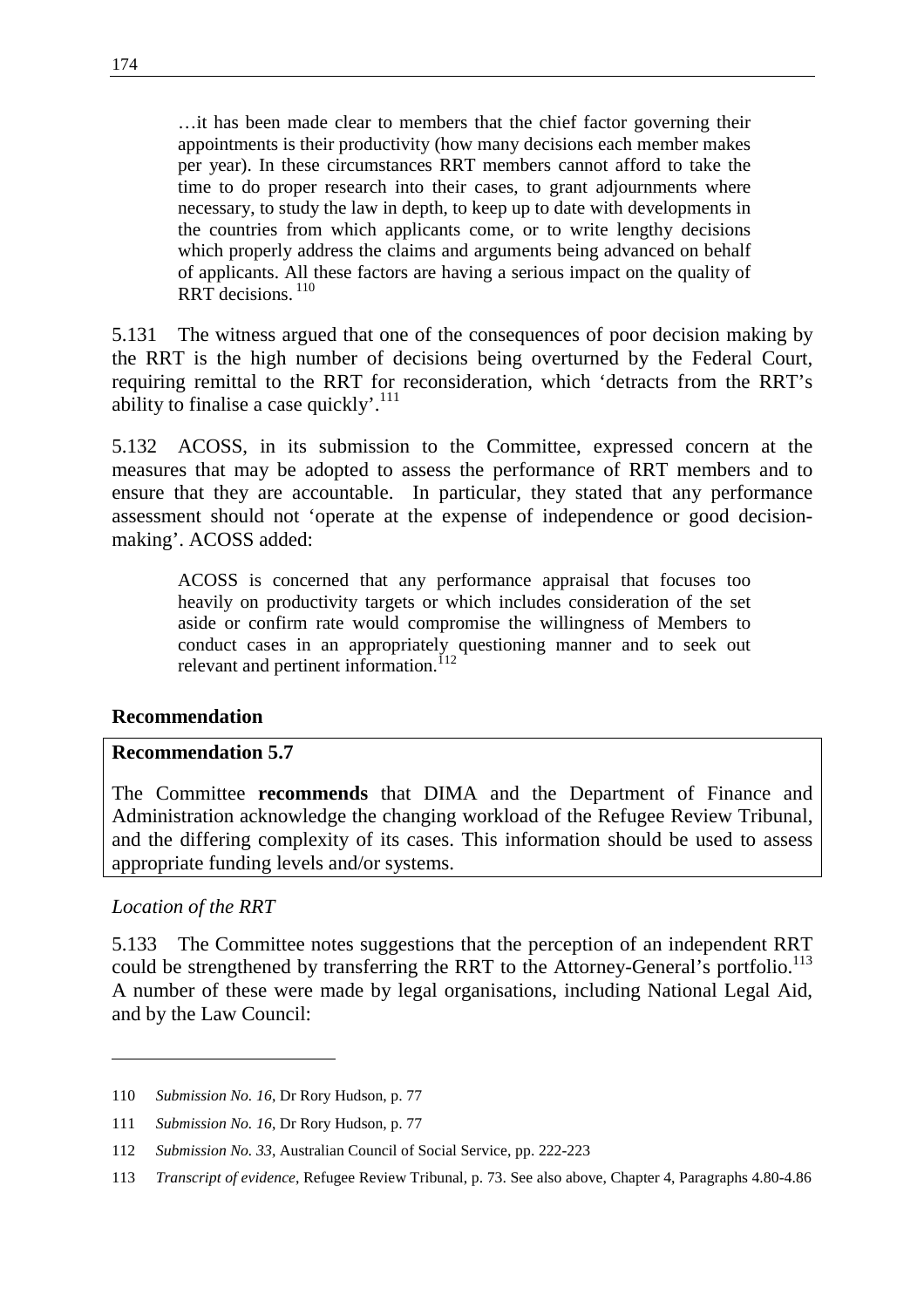The Law Council urges the Committee to recommend that onshore refugee determination be removed from the Department [of] Immigration and Multicultural Affairs (DIMA). As it is a matter involving Australia's legal obligations, it is the Law Council's view that determination mechanisms should be established within the portfolio of the Federal Attorney-General.

The Law Council urges the Committee to examine carefully the extent to which the RRT's decision-making is monitored by DIMA and the consequences that flow from any monitoring process for individual members.<sup>114</sup>

5.134 Mr Godfrey, Acting Principal Member, RRT, advised the committee that he did not believe that the performance of the RRT would be enhanced by moving it to the Attorney-General's portfolio. He further stated that the need for lawyers was less imperative given the inquisitorial nature of the RRT. $^{115}$ 

5.135 In response to questions about the possible transfer of the RRT to the Attorney-General's portfolio, Mr Moss, Deputy Secretary, Attorney-General's Department, stated:

In general it is and has been the case… that responsibility for particular subject matter RRTs generally lies in the portfolio which is responsible for the subject matter…

In relation to suggestions that the RRT might be under the Attorney General's portfolio, that would be contrary to the approach that has been followed by successive governments, including the current one. I perhaps should add that I think we could handle the matter efficiently, notwithstanding comments made in the committee to the contrary.<sup>116</sup>

5.136 The Refugee Council has argued that an agency charged with the review of another agency's decisions must be, and be seen to be, independent from the other agency. It stated:

Freedom from government influence is, in our submission, particularly crucial in the area of refugee determination, given the inherently political nature of refugee cases. Refugee law compels an assessment and evaluation of the human rights record of foreign governments, and the treatment of foreign governments of their own citizens. Primary level decision making is thus often viewed by the community as susceptible to influence by other considerations, such as diplomatic and trade relations or fear of immigration consequences, irrespective of whether this translates into reality.<sup>117</sup>

<sup>114</sup> *Submission No. 73*, Law Council of Australia, pp.1083-1084, 1085

<sup>115</sup> *Transcript of evidence*, Refugee Review Tribunal, pp. 73-74

<sup>116</sup> *Transcript of evidence*, Attorney-General's Department, p. 430

<sup>117</sup> *Submission No. 24A*, Refugee Council of Australia, p. 267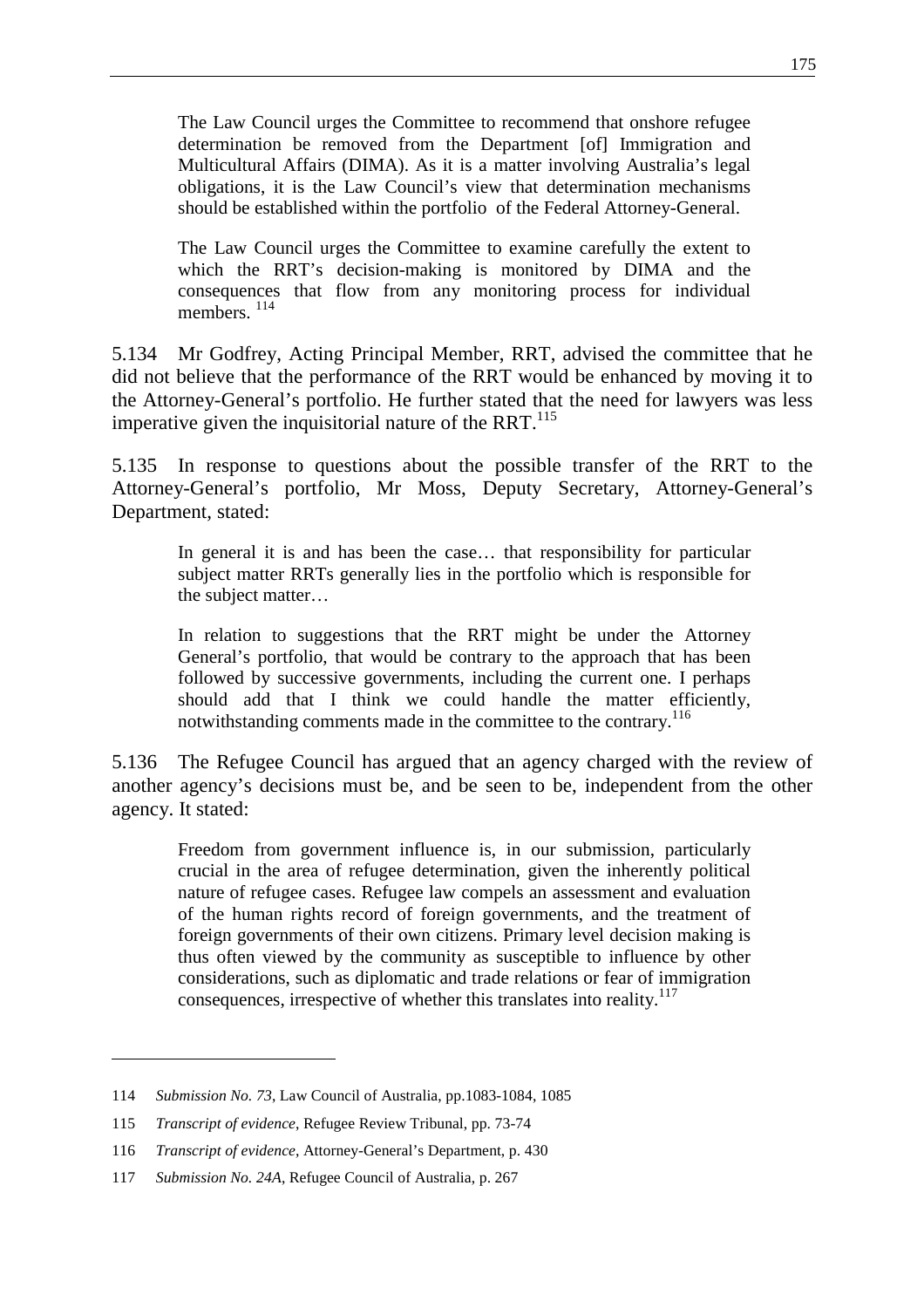5.137 The Committee notes, however, that the RRT is subject to direction from the Minister. While it is independent of the department, it is neither appropriate nor possible for it to be isolated from the general trends of government policy.

5.138 The Committee agrees that the RRT should be seen to be above reproach and its members not subject to conflict of interest charges. However, it believes that the recommendation above concerning membership<sup>118</sup> more appropriately addresses that issue. The Committee notes the proposed amalgamation of tribunals into the Administrative Review Tribunal (ART). Should that not eventuate, or the RRT remain outside the ART, it may be appropriate to reconsider the portfolio location of the Tribunal.

## *Qualifications and training of RRT members*

5.139 Concern has been expressed at the lack of legal qualifications of RRT members and the effect it may have on the quality of decisions particularly in the light of the number of cases being appealed to and won in the Federal Court.

5.140 Amnesty International commented:

It might help in what the test is in the burden of proof. It might help in distilling arguments, but I do not necessarily say that it would have to be lawyers. I think that lawyers bring with them a certain level of training and skill.

I think the idea of it being a lawyer perhaps would enhance the quality of decision-makers, but it is not a prerequisite. We have some minimum procedural principles in which we say that decision-makers should be independent specialists. They should be experts in international refugee law and human rights law.

…we are looking at a standard of decision maker who not only is independent and specialised but also has the feel, if you want, for international refugee law and international human rights law which, of course, may satisfy some of the questions about whether the refugee convention is being interpreted in the correct way in Australia.<sup>119</sup>

5.141 The Committee notes that the total number of cases being appealed to the Federal Court is not in itself indicative of poor decision-making by the RRT. However, the set aside rate by the Federal Court may be an indication of poor application of the law by RRT members. Given this, the Committee is persuaded that the inclusion of legally qualified members on some panels should contribute to improved decisions made by the RRT.

<sup>118</sup> See above, Recommendation 5.6

<sup>119</sup> *Transcript of evidence*, Amnesty International, p. 50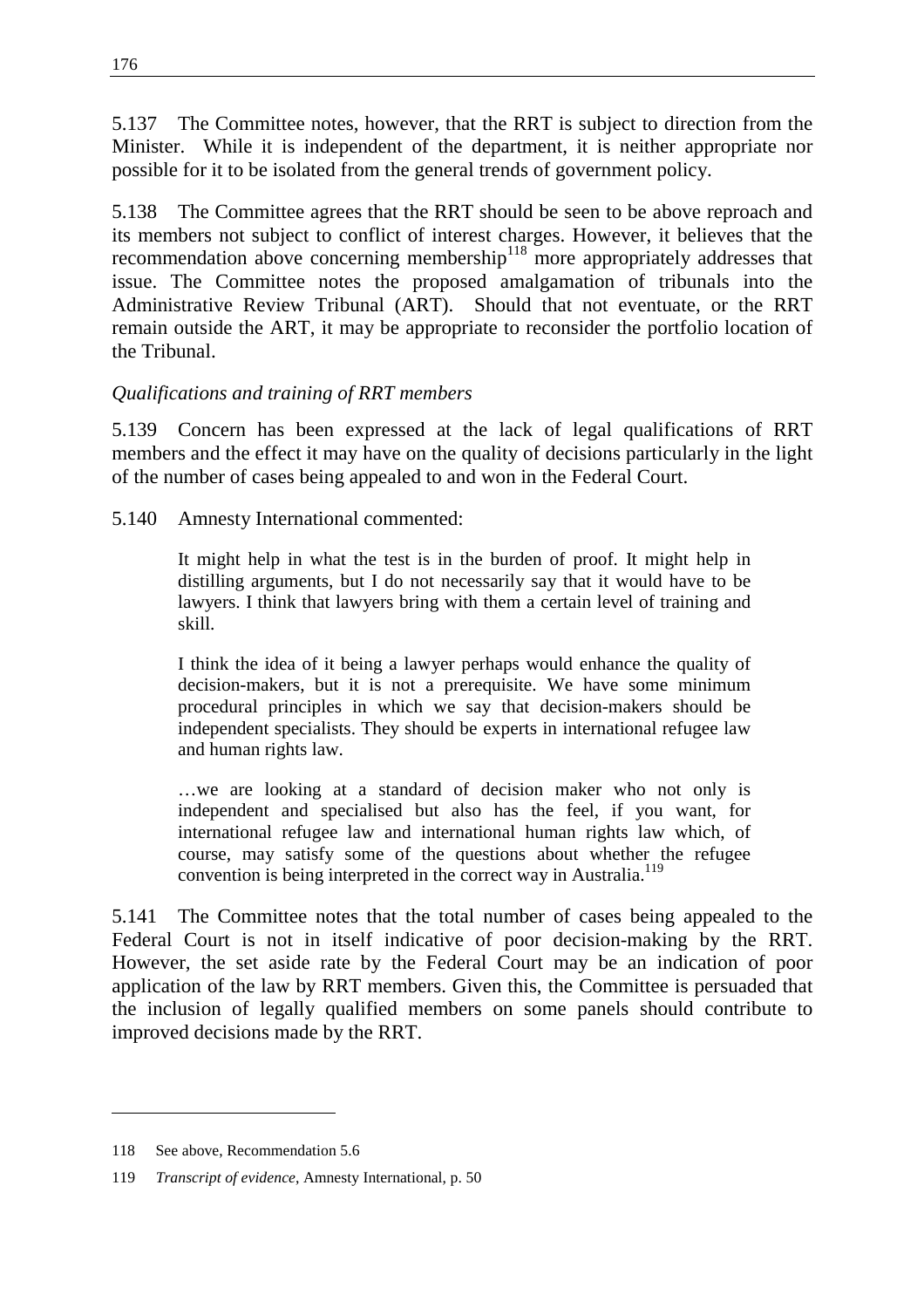5.142 In addition to the Members, the Refugee Review Tribunal includes a Legal Research Section comprising legal researchers who provide a range of services to Tribunal Members, including:

- the preparation of legal research bulletins and *Decisions Bulletins*;
- advice on 'procedural and substantive' matters relating to particular applications;
- advice to registry staff on procedural matters; and
- reading and advising on draft decisions referred to them by Tribunal Members<sup>120</sup>

5.143 The RRT advised that the service of reading and advising on draft decisions was an optional one, but indicated that new members were advised to put the first 40 decisions through the legal section. Ms Toohey, Registrar, Refugee Review Tribunal stated:

In the time when I was a member, I put almost all of my decisions through the legal research team because I always found it useful to have advice and to ensure the lawfulness of the decision. It has always been made very clear to members that the decision as to whether they take any advice given on their decision is theirs. It has also been made clear, both to members and to staff, that it is not the role of the legal researcher to comment on the merits or the outcome of a particular decision.<sup>121</sup>

5.144 The RRT advised that for the previous financial year, for example, some 50 per cent of decisions passed through the legal research section.<sup>122</sup>

5.145 The RRT indicated that the types of comments received from the legal section included identifying spelling errors, identifying case law missed or incorrectly cited, to more substantive comments about 'the reasoning process and the information cited to justify the decision'. Few were returned without comment.<sup>123</sup>

5.146 The then Acting Principal Member of the RRT, in evidence to the Committee, stressed that 'once a case is constituted to a member no one can direct what that decision should be':

The RRT does have practice directions and it does have section 420 directions, copies of which have been provided to the committee. The RRT also has a code of conduct and a performance appraisal system. Nothing in any of those documents allows any other party, including the principal member, to infringe on the requirement that it is the individual member in

<sup>120</sup> *Transcript of evidence*, Refugee Review Tribunal, p. 392

<sup>121</sup> *Transcript of evidence*, Refugee Review Tribunal, p. 393

<sup>122</sup> *Transcript of evidence*, Refugee Review Tribunal, p. 394

<sup>123</sup> *Transcript of evidence*, Refugee Review Tribunal, p. 394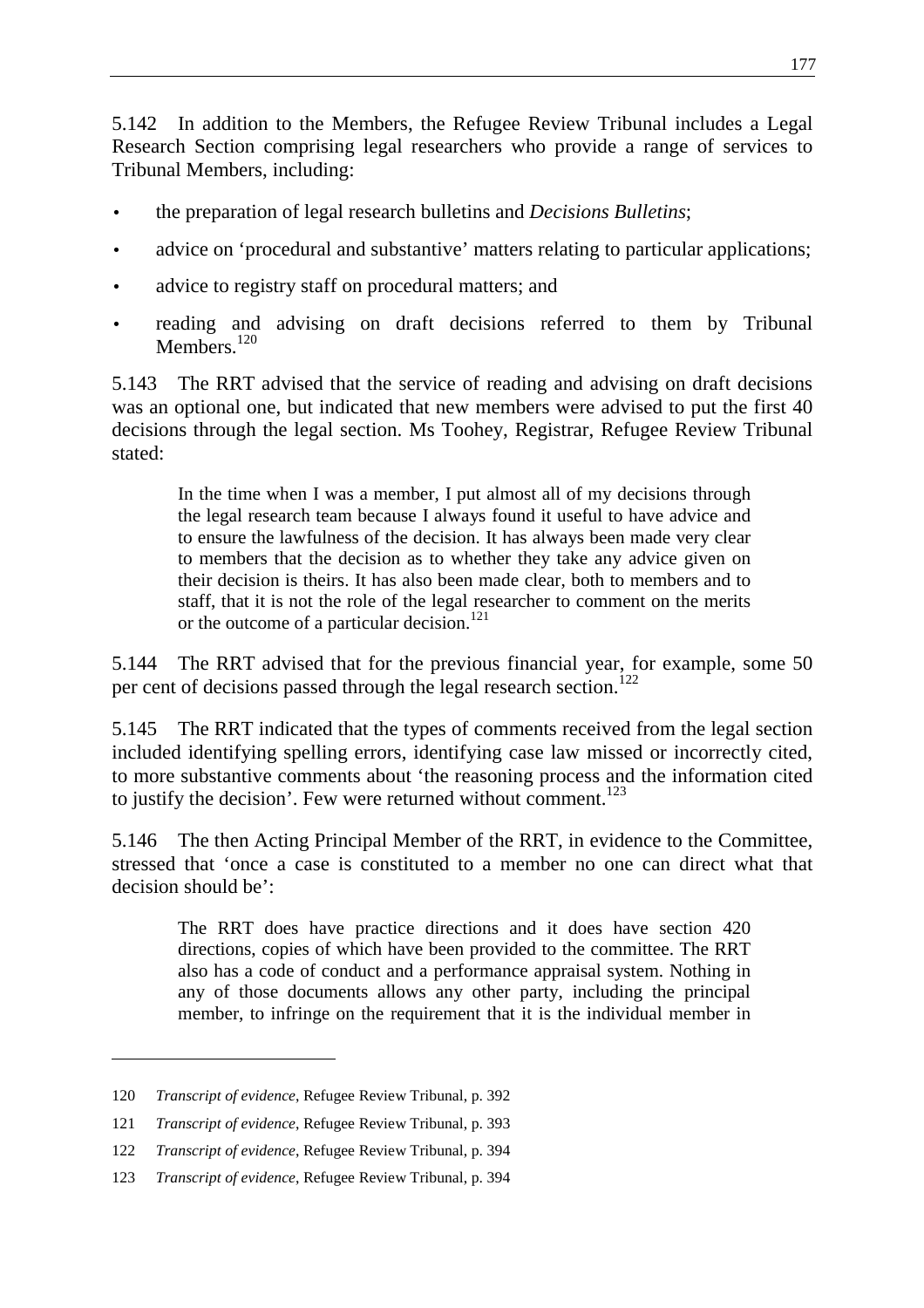each case who must be satisfied that the applicant is someone to whom Australia owes protection obligations under the convention.<sup>124</sup>

5.147 It has also been suggested that some applicants are willing to pursue any line of appeal even if not legally represented. The ALRC has stated that:

Such cases… could be avoided if the members were more skilled at dealing with the hearing process, formulating and asking questions, framing and formulating findings, dealing circumspectly, without recourse to speculation to make findings on credit, and if they ensured that applicants felt they had been full(y) heard and fairly dealt with.<sup>125</sup>

5.148 ALRC also reflected that there 'are distinctions between the skills of examination and cross-examination on the one hand, and effective decision making and decision writing on the other'.<sup>126</sup>

5.149 There is evidence to suggest that too much is being expected of RRT members within the present structure.

5.150 The ALRC suggests several options for obtaining/developing the broad range of skills expected of RRT members, including:

- better and on-going training for RRT members;
- the introduction of a case officer (or advocate) to undertake a fact finding role and present evidence to the RRT, thereby removing the need for a member to present adverse evidence to an applicant but still enabling the member to ask questions based on the evidence presented.<sup>127</sup> If this were to be adopted, a balance between informality and the presentation of evidence would need to be achieved:<sup>128</sup>
- allow for multi-member panels the benefits include the perception that there is a 'fairer atmosphere'; and
- education and training.

 $\overline{a}$ 

5.151 The Committee accepts the ALRC's observations with regard to education and training and to the RRT being able to form panels. The Committee does not accept the introduction of an advocate role because of the risks this would create of moving to an adversarial system.

<sup>124</sup> *Transcript of evidence*, Refugee Review Tribunal, p. 678

<sup>125</sup> *Submission No. 31A*, Australian Law Reform Commission, 290

<sup>126</sup> *Submission No. 31A*, Australian Law Reform Commission, 291

<sup>127</sup> *Submission No. 31A*, Australian Law Reform Commission, 291

<sup>128</sup> *Submission No. 31A*, Australian Law Reform Commission, 292